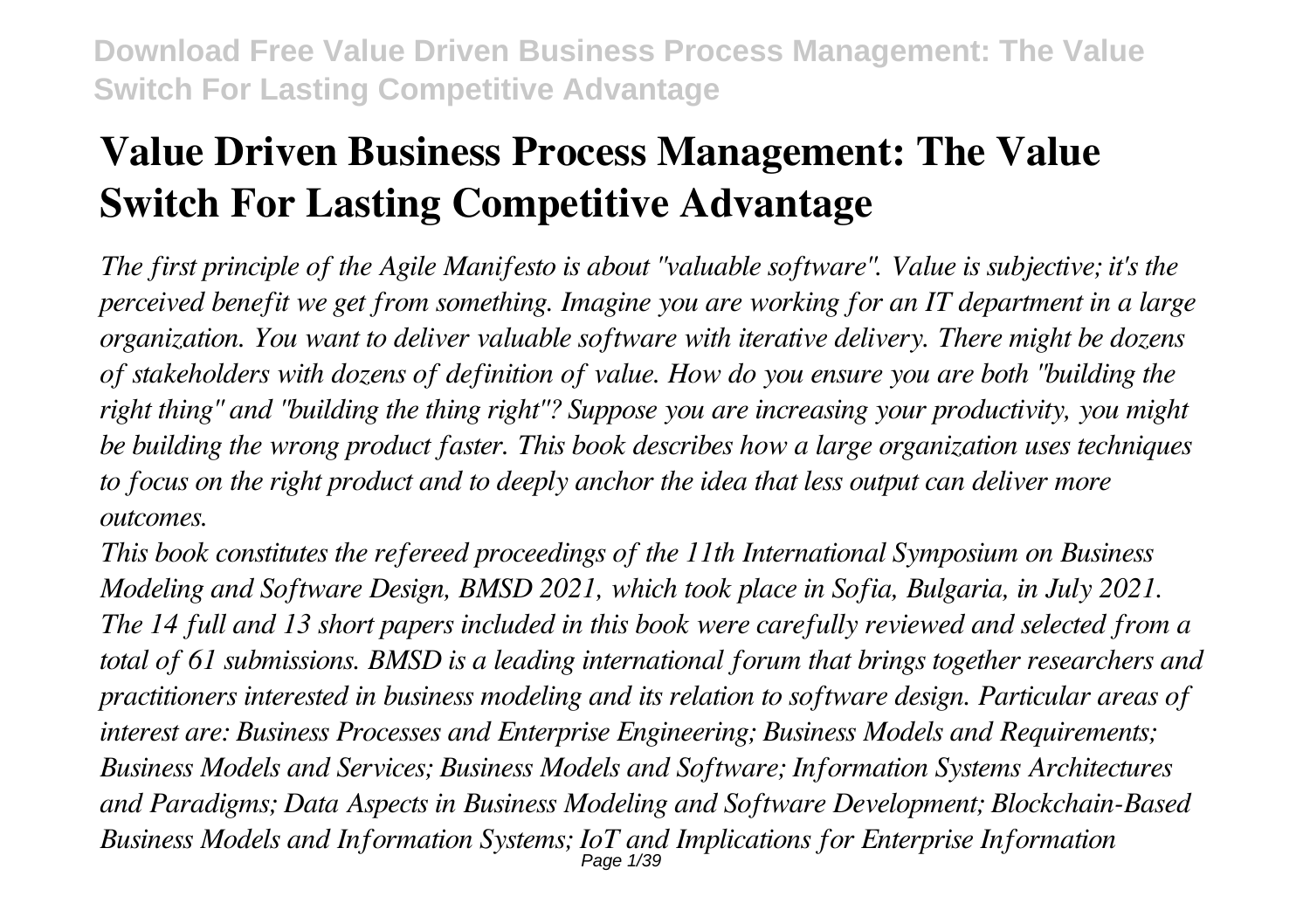#### *Systems. The BMSD 2021 theme was: Towards Enterprises and Software that are Resilient against Disruptive Events.*

*This book describes the fundamentals of Supply Chain Management in clear and concise terms. It explains why in the near future real competition is going to be between supply chains and what the consequences will be. Managers and decision-makers will be able to build on their business's competitive advantage with the essentials provided in this work. The focus here is upon what you really need to know in order to optimally manage your processes in procurement, manufacturing, warehousing and logistics. In addition to a wealth of illustrations and examples, valuable suggestions for further expansive reading are included. Essential insights are provided into how to analyse and evaluate the supply chain, based upon key aspects from research and practice, which helps readers to initiate their own optimisation processes.*

*This management book presents value-driven business process management as a successful discipline to turn strategy into people- and technology-based execution, quickly and at minimal risk. It shows how to achieve high performance successfully in a digital business environment. Static business models do not keep pace with the dynamic changes in our digital world. Organizations need a management approach that fits this environment and capitalizes on its opportunities while minimizing the related risks. They need to execute their business strategy fast and reliably. In effect, they have to know how and when to modify or enhance their business processes, which processes are the best candidates for intervention, and how to move rapidly from strategy to execution. This means organizations need to establish business process management as a real management*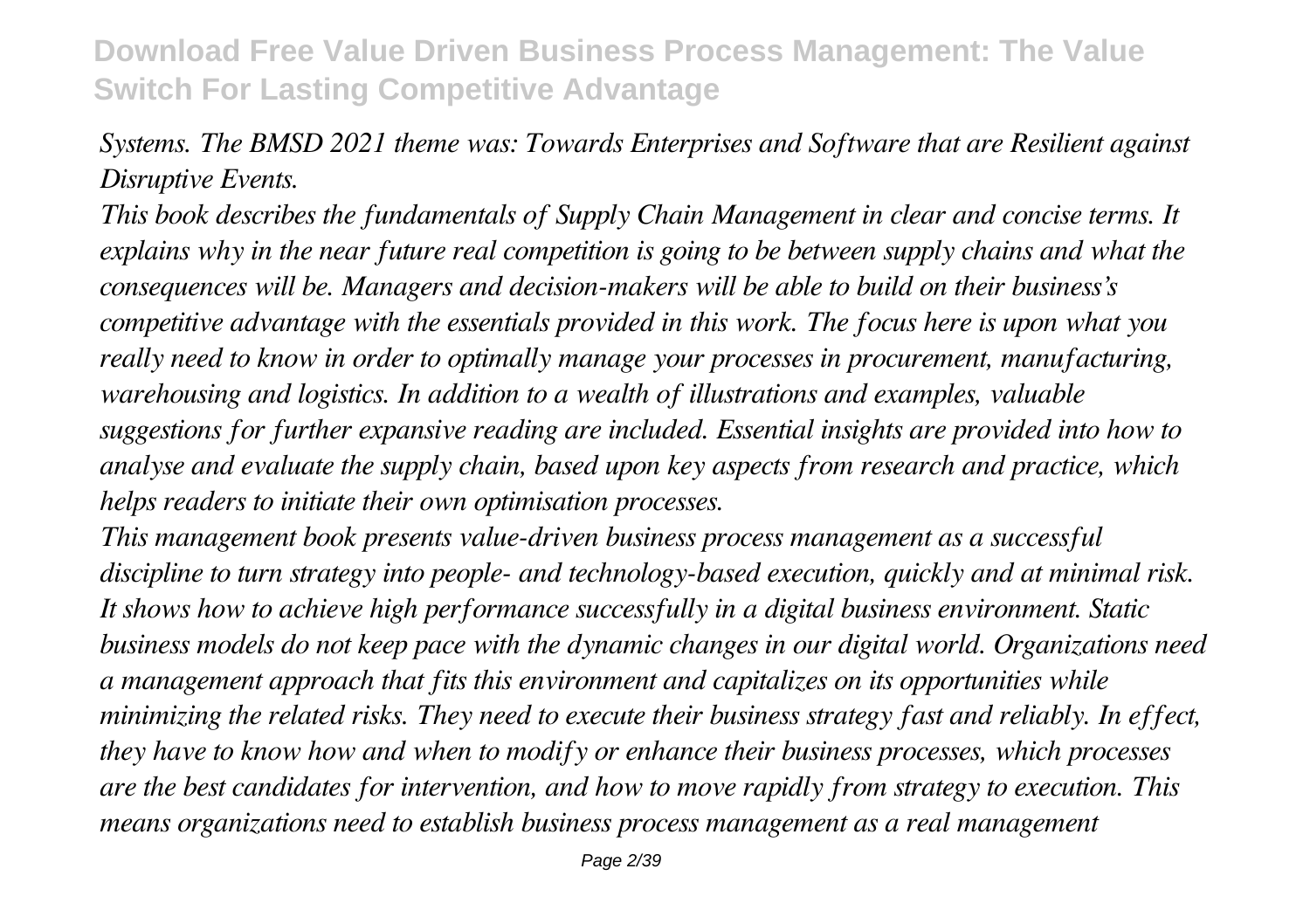*discipline. The importance of process innovation, digital technology and people aspects, process governance, internationalization, emerging processes and the unique situation in mid-market organizations are some of the key topics discussed in this book. It ends with a comprehensive case study and a discussion about what process engineers can learn from jazz musicians. In the traditional view of project management, if a project manager completed a project and had adhered to the triple constraints of time, cost, and performance, the project was considered a success. Today, in the eyes of the customer and the parent or sponsoring company, if a completed project did not deliver its anticipated value, it would be seen as a failure. Today's changing economic climate, marked by an increasingly competitive global environment, is driving project managers to become more business oriented. Projects must now be viewed from a strategic perspective within the context of a business or enterprise that needs to provide value to both the customer and the organization itself. As a result, project managers are now required to possess the skills to complete a project within certain specifications, and also know how to create and deliver value. Responding to the needs of today's project managers, Value-Driven Project Management begins by changing the paradigm of project management. Rather than judge the success of a project from the perspectives of time, budget, and quality, the authors demonstrate why success is only achieved when planned business values are met, including: Internal value Financial value Future value Customer-related value The authors also offer best practices that allow you and your organization to create additional value in efficiency, customer satisfaction, and enhanced products and services. Finally, the book helps you incorporate value into clearly defined business objectives*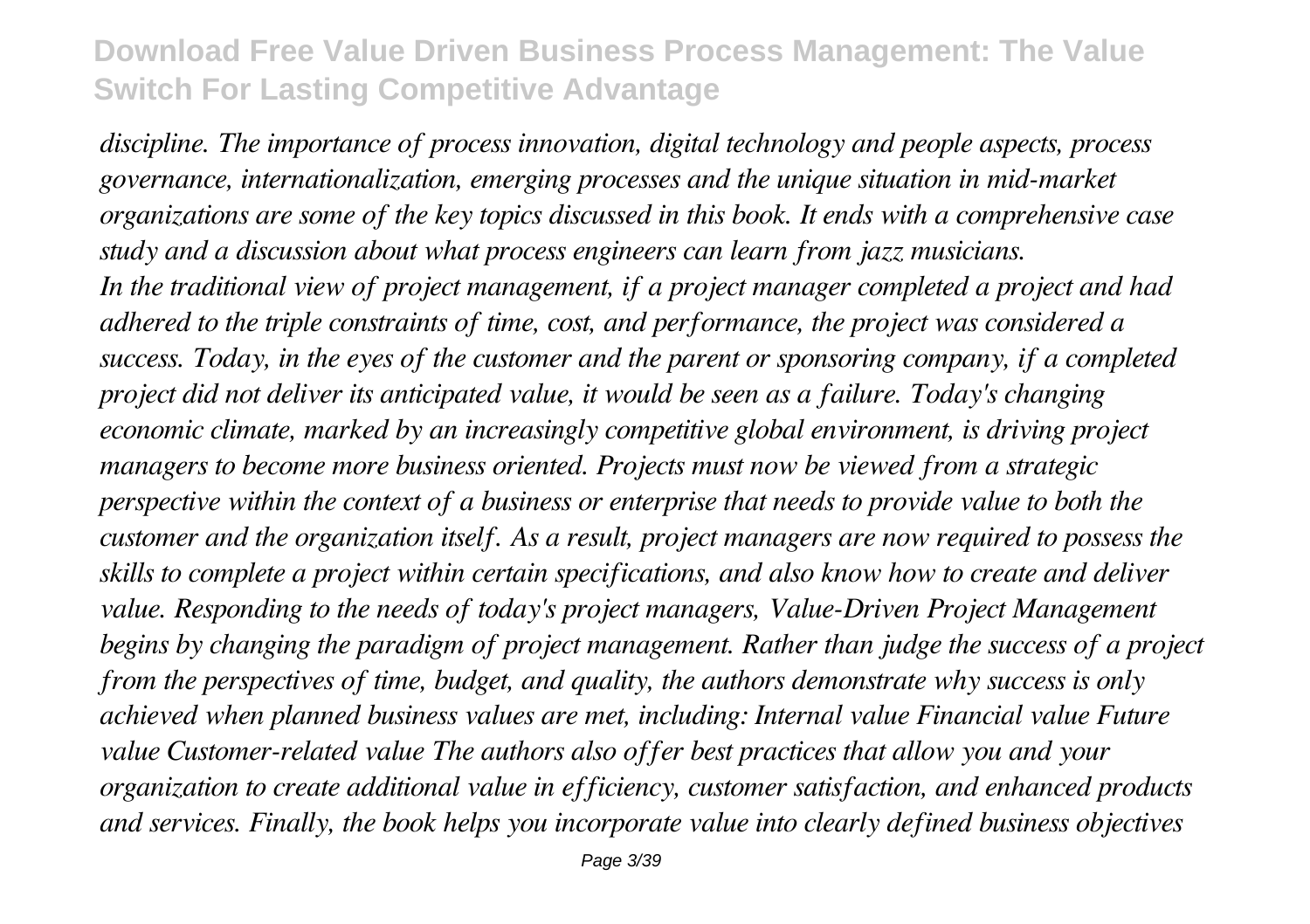*and "sell" the value-driven process to executives. Throughout the book, helpful illustrations clarify complex concepts and processes. Assigning valuable resources to projects that don't provide some tangible form of value to the organization and to the client is poor management and poor decisionmaking. On the other hand, selecting and implementing projects that will deliver value and an acceptable return on investment is effective management and decision-making, but is very challenging, especially when a project may not provide its target value for years to come. With Value-Driven Project Management in hand, you'll discover the tools you need to ensure that projects deliver true value upon their completion.*

*What You Really Need to Know to Manage Your Processes in Procurement, Manufacturing, Warehousing and Logistics*

*Handbook on Business Process Management 2*

*Advanced Information Systems Engineering*

*Body of Knowledge from Process Modeling to BPM*

*Value-Driven Project Management*

*Concepts, Languages, Architectures*

*13th International Conference, BPM 2015, Innsbruck, Austria, August 31 -- September 3, 2015, Proceedings*

EDGE: The Agile Operating Model That Will Help You Successfully Execute Your Digital Transformation "[The authors'] passion for technology allows them to recognize that for most enterprises in the 21st century, technology is THE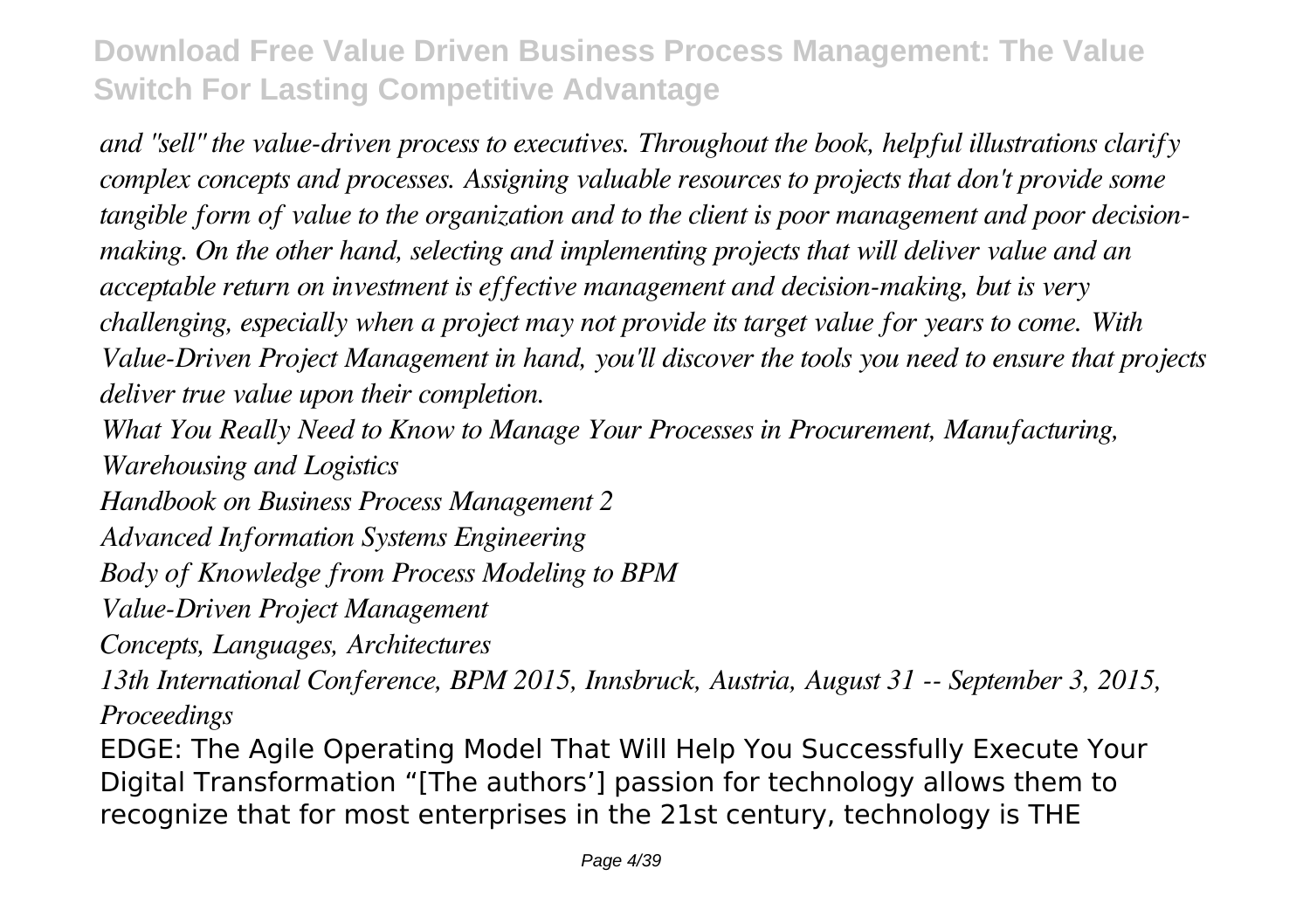business. This is what really separates the EDGE approach. It is a comprehensive operating model with technology at its core." —From the Foreword by Heidi Musser, Executive Vice President and Principal Consultant, Leading Agile; retired, Vice President and CIO, USAA Maximum innovation happens at the edge of chaos: the messy, risky, and uncertain threshold between randomness and structure. Operating there is uncomfortable but it's where organizations "invent the future." EDGE is a set of fast, iterative, adaptive, lightweight, and value-driven tools to achieve digital transformation, and EDGE: Value-Driven Digital Transformation is your guide to using this operating model for innovation. Jim Highsmith is one of the world's leading agile pioneers and a coauthor of the Agile Manifesto. He, Linda Luu, and David Robinson know from their vast in-the-trenches experience that sustainable digital transformation requires far more than adopting isolated agile practices or conventional portfolio management. This hard, indispensable work involves changing culture and mindset, and going beyond transforming the IT department. EDGE embraces an adaptive mindset in the face of market uncertainty, a visible, value-centered portfolio approach that encourages continual value linkages from vision to detailed initiatives, incremental funding that shifts as strategies evolve, collaborative decision-making, and better risk mitigation. This guide shows leaders how to use the breakthrough EDGE approach to go beyond incremental improvement in a world of exponential opportunities. Build an organization that adapts fast enough to thrive Clear away unnecessary governance processes, obsolete "command and control" leadership approaches, and slow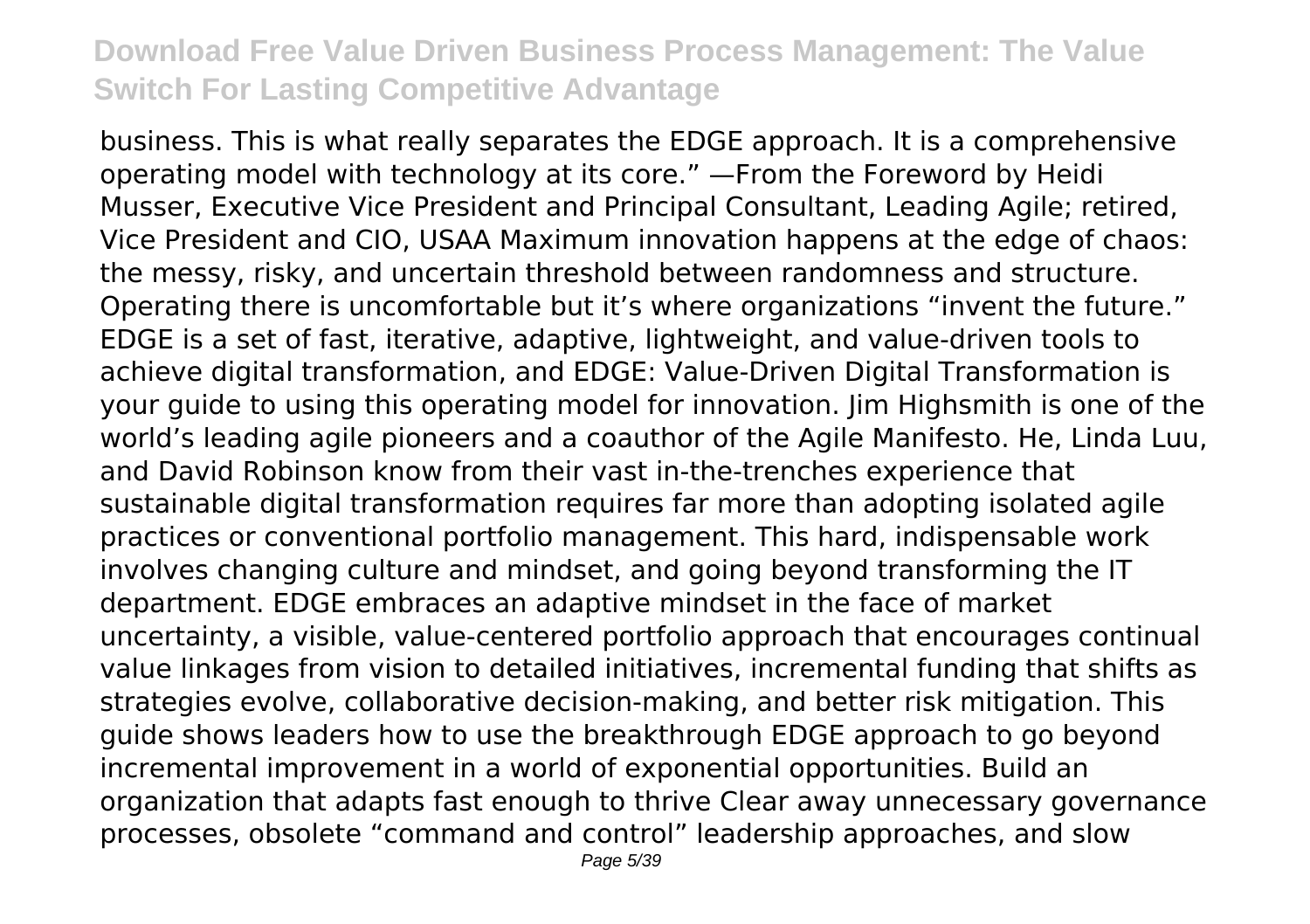budgeting/planning cycles Improve collaboration when major, fast-paced responses are necessary Continually optimize investment allocation and monitoring based on your vision and goals Register your product for convenient access to downloads, updates, and/or corrections as they become available. See inside book for details. Business Process Management (BPM) has been evolving for over 25 years in information systems research, management science, and organizational practice (Vom Brocke & Mendling, 2018). The earliest characteristics of BPM concentrated around process analysis, improvement and control, in a less strict manner that required reengineering (Elzinga, Horak, Lee, & Bruner, 1995). More mature approaches, observed since the year 2000, have been promoting the so-called process thinking, i.e. managing an organization from a process-based point of view. These approaches emphasize that process and team work oriented organizational structures should be aligned with other management systems. Process management should be holistic by its nature so as to cover an entire organization. Although BPM researchers stressed the need for system thinking at that time, published literature distinguished two perspectives of looking at BPM: the organizational perspective and the technological perspective of BPM. From the organizational perspective, authors focused on a number of key factors, i.e., process governance, a process-based organizational structure concept, customer orientation of internal and external processes, managing an organization based on process outputs, building process relations, and improving process maturity throughout the customer value chain, as well as through strategically aligning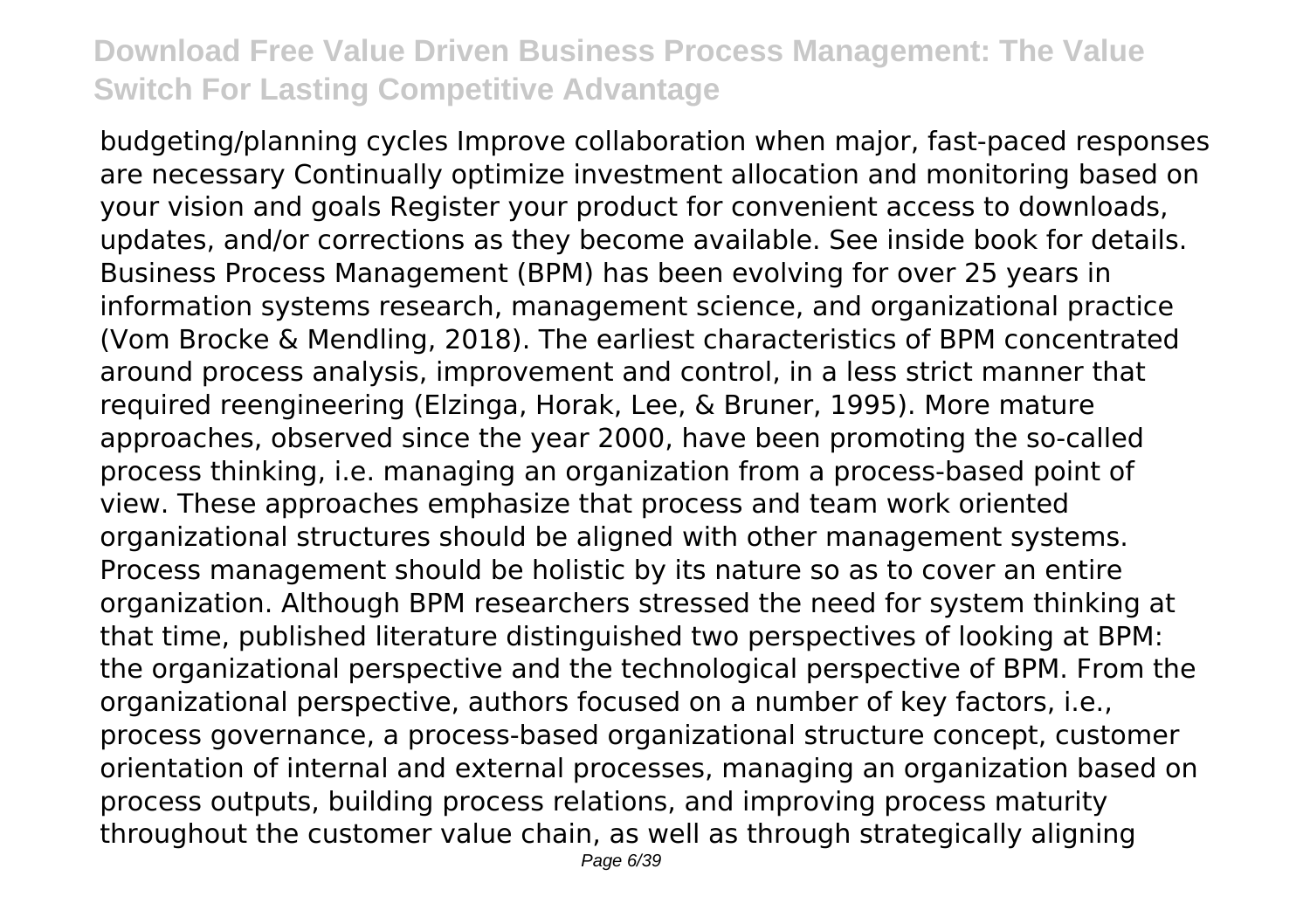process initiatives to organizational objectives. From the technological perspective, the key factors of interest to authors, referred to as BPMS (Business Process Management System), include IT methods, techniques and tools that support the designing, implementation, modeling and simulation of business processes and are considered to be an extension of classical workflow systems or an environment for designing management support IT systems, e.g. ERP class systems. An integrated and interdisciplinary approach was proposed in the framework of six core BPM elements required for the holistic and sustainable use of process management (Rosemann & Vom Brocke, 2010). These include strategic alignment, governance, methods, information technology, people and culture. In this sense, technology is only one of six closely interrelated elements. Currently, there are two distinct directions in the evolution of BPM: traditional BPM and digital BPM. The former encompasses methods, techniques and systems that traditionally lead to increased organizational efficiency and to improved process effectiveness and flexibility. Although studies on BPM have been continuously evolving, some research gaps still remain open. The traditional understanding of process management seems particularly vital to organizations in developing economies, which sometimes follow practices and models that were designed and tested in highly developed countries, but should also be committed to drawing on their own experience and understanding of their local business environment (Gabryelczyk & Roztocki, 2018). Research on BPM in this traditional focus is still needed to better document, implement and improve idiosyncratic business processes in the context of an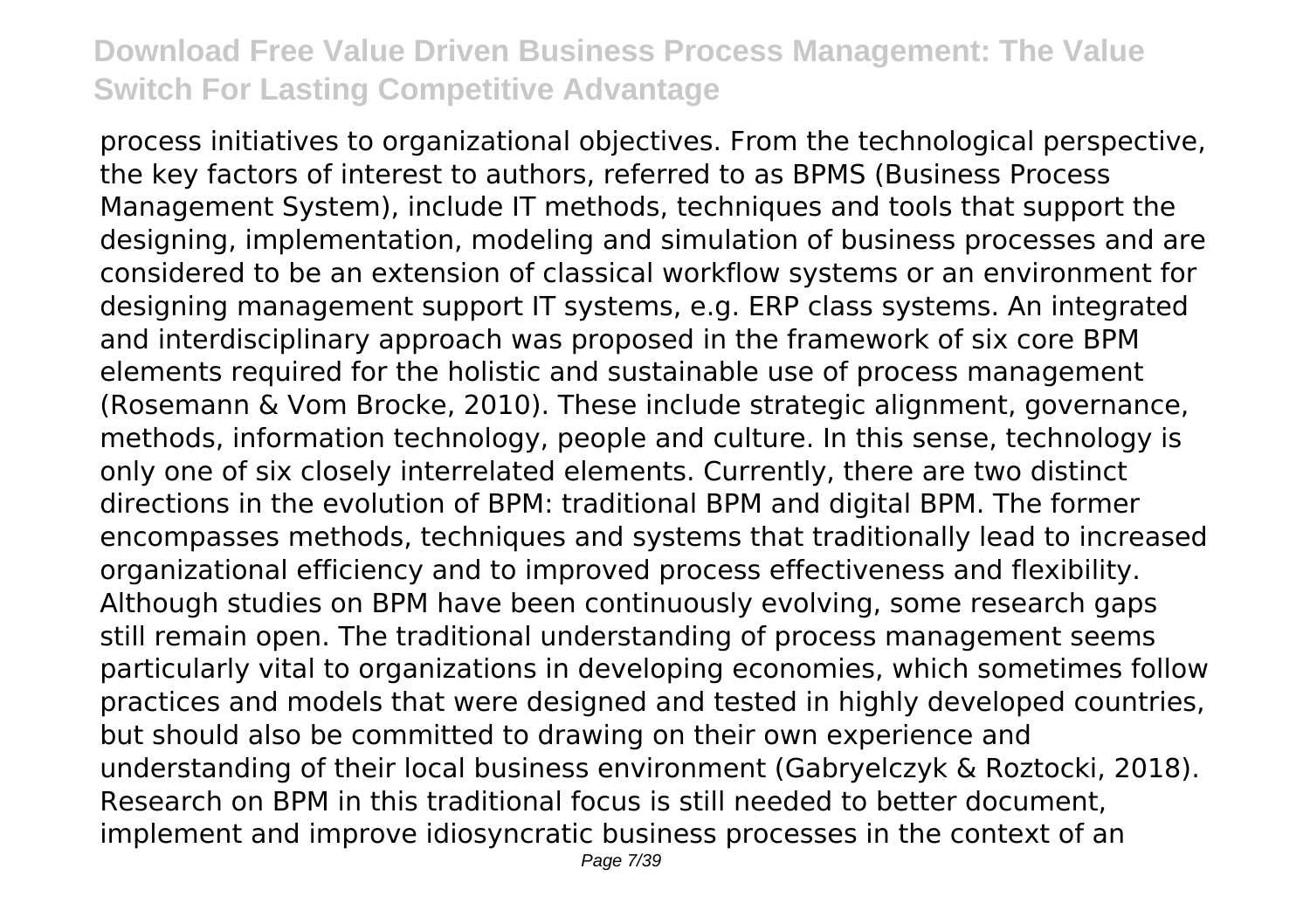organization, environment, culture, and country. This is also confirmed by research conducted under the JEMI Special Issue on Business Process Management. Besides the traditionally shaped approach to BPM, organizations increasingly treat BPM as a driver of organizational innovation and as an essential part of the digital transformation (Vom Brocke & Schmiedel, 2015). New digital technologies such as social media, digital platforms, big data and advanced data analytics, blockchains, robotics, etc., enable development and growth in a constantly changing environment. To take advantage of these opportunities in the digital world, organizations require new BPM competences and capabilities. However, digital disruption creates quite a challenge for the BPM research community. How can BPM capabilities be developed in order to achieve adaptability, growth, flexibility, and agility? How can BPM foster innovations within and throughout organizations? These are just some of the issues for future BPM-related research. Threads associated with employing BPM for digital transformation have been included in a proposed Special Issue on BPM. This Special Issue on BPM consists of six articles including contributions from invited authors from three transition economies: Croatia, Slovakia, and Poland. All of the papers focus on applications of the process approach to management or directly to the adoption of Business Process Management. The majority of articles relate to the traditional BPM thread, although the indicated BPM alliances with other concepts such as Knowledge Management, Change Management, and Project Management are worthy of note. Only one article addresses the topic of BPM in the context of digital transformation. The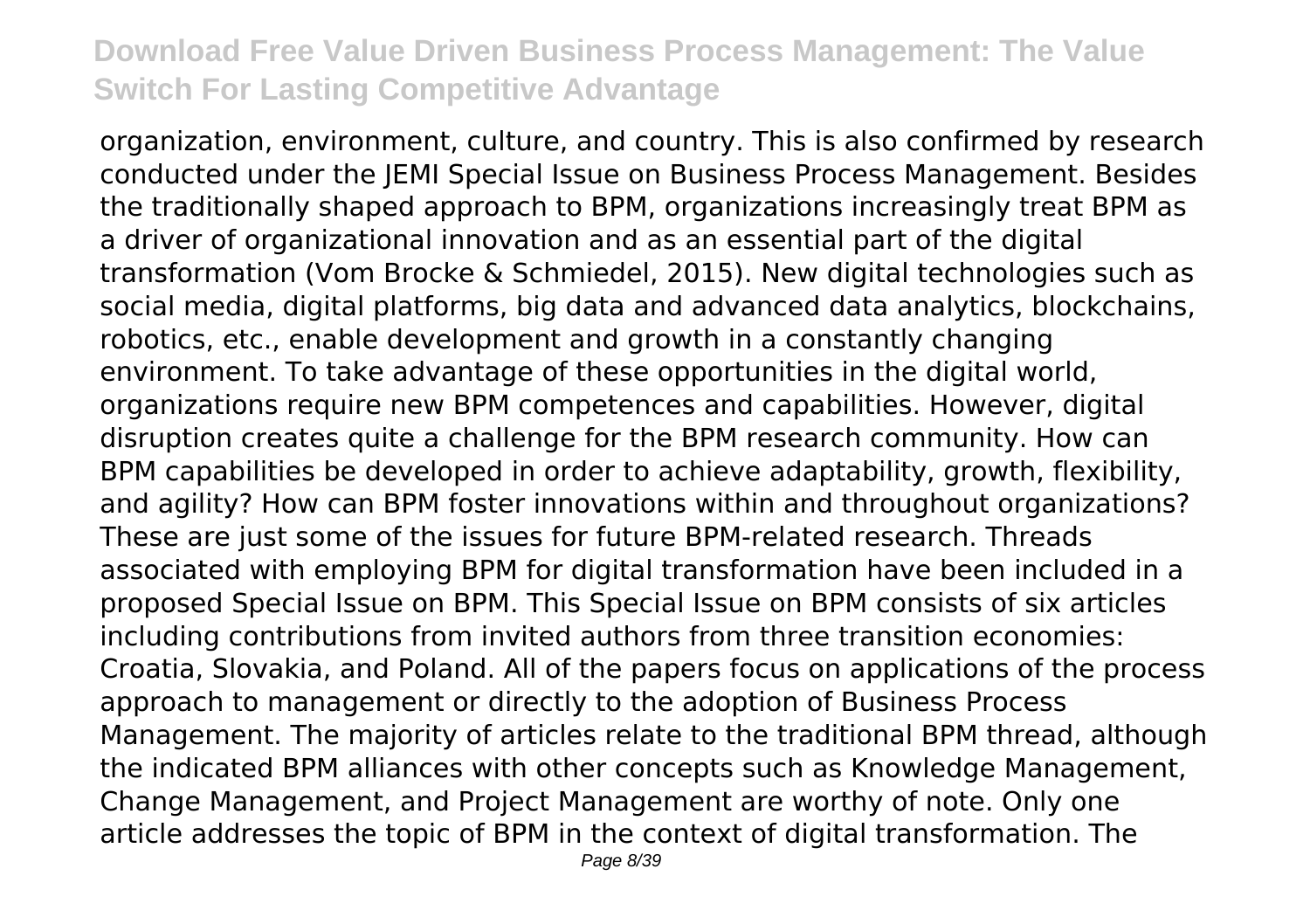nature and structure of these articles may be indicative of the current motivational factors and process maturity levels of organizations adopting ordinary and/or advanced BPM practices. When analyzing the content of individual articles, we pay attention to the factors underlying BPM adoption. We understand the primary motivation to be the expected benefits from BPM. Therefore, we can assume this Special Issue to be a contribution to BPM development in the form of the indicating motivation and triggers for BPM adoption. The first paper, by Jerzy Auksztol and Magdalena Chomuszko, proposes a process-based approach to construct a Data Control Framework for Standard Audit File for Tax (SAF-T). The process approach is used to redesign the internal financial control processes and procedures of an organization to meet the new requirements of a fiscal audit. The process approach, combined with risk management and quality management, is, therefore, a tool supporting entrepreneurs adapting to new regulations imposed on them by their external environment, particularly those of tax authorities. Therefore, in this case, the main motivation for adopting elements of BPM was the impact of external environment factors. The paper by Ana-Marija Stjepić, Lucija Ivančić, and Dalia Suša Vugec focuses on the link between Business Process Management and digital transformation. The authors have developed a theoretical framework for the emerging role of BPM in digitalization and as a guide for researchers and practitioners conducting digital transformation initiatives in organizations. The results obtained in the article prove that the set goals and expected benefits of digital transformation can be achieved by a rethink and improvement of the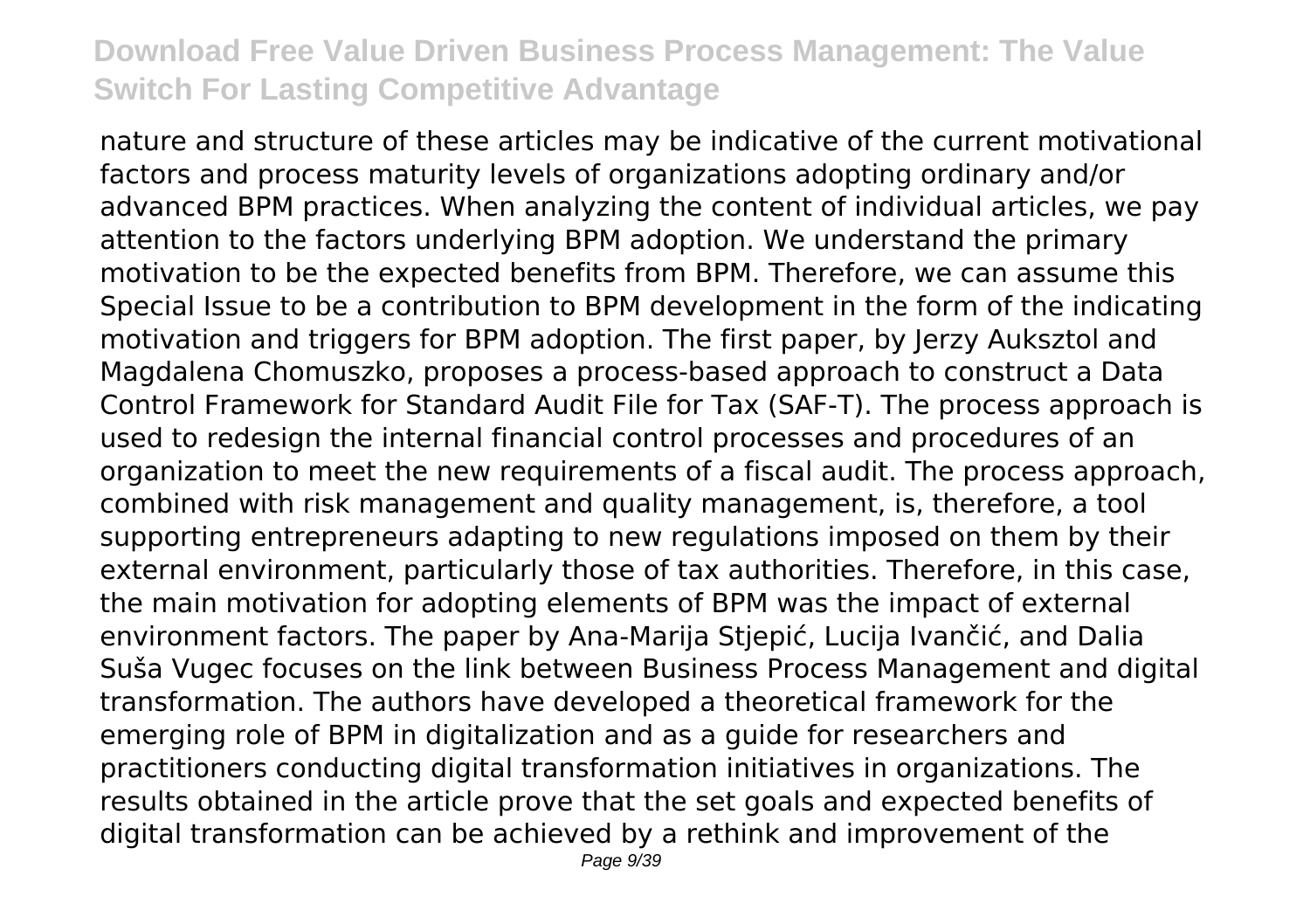processes, with a particular focus on end-to-end customer processes through supply chain management. Based on this article, we can conclude that one of the main motivational factors for BPM adoption is a desire to obtain the benefits of digital transformation. The article written by Miroslava Nyulásziová and Dana Paľová takes up the issues of using and linking the process approach and BPM lifecycle with the designing of decision support systems. The authors of this paper have developed an innovative system for decision support by implementing modeling, analysis, and improvement methods to the transportation process in the studied organization. The forwarding company's case study presented in the paper also shows how BPM adoption began with a single main process that has been streamlined and automated. Therefore, the motivations for BPM adoption were not only operational, relating to the optimization of the cost of the process, but also managerial, oriented on improving the decision-making process. The use of information technology allowed the full exploitation of the potential for process improvements. The next paper by Olga Sobolewska is about incorporating the issues of BPM into the contemporary challenges of network organizations. The author claims that the organization's orientation towards both business processes and knowledge management is a strong success factor for network cooperation. The author argues that modern organizations should focus on managing knowledge-oriented processes to become attractive to cooperation partners for network organizations. In this article, BPM adoption is of a strategic nature for the purposes of undertaking new forms of cooperation. The paper by Hubert Bogumił Page 10/39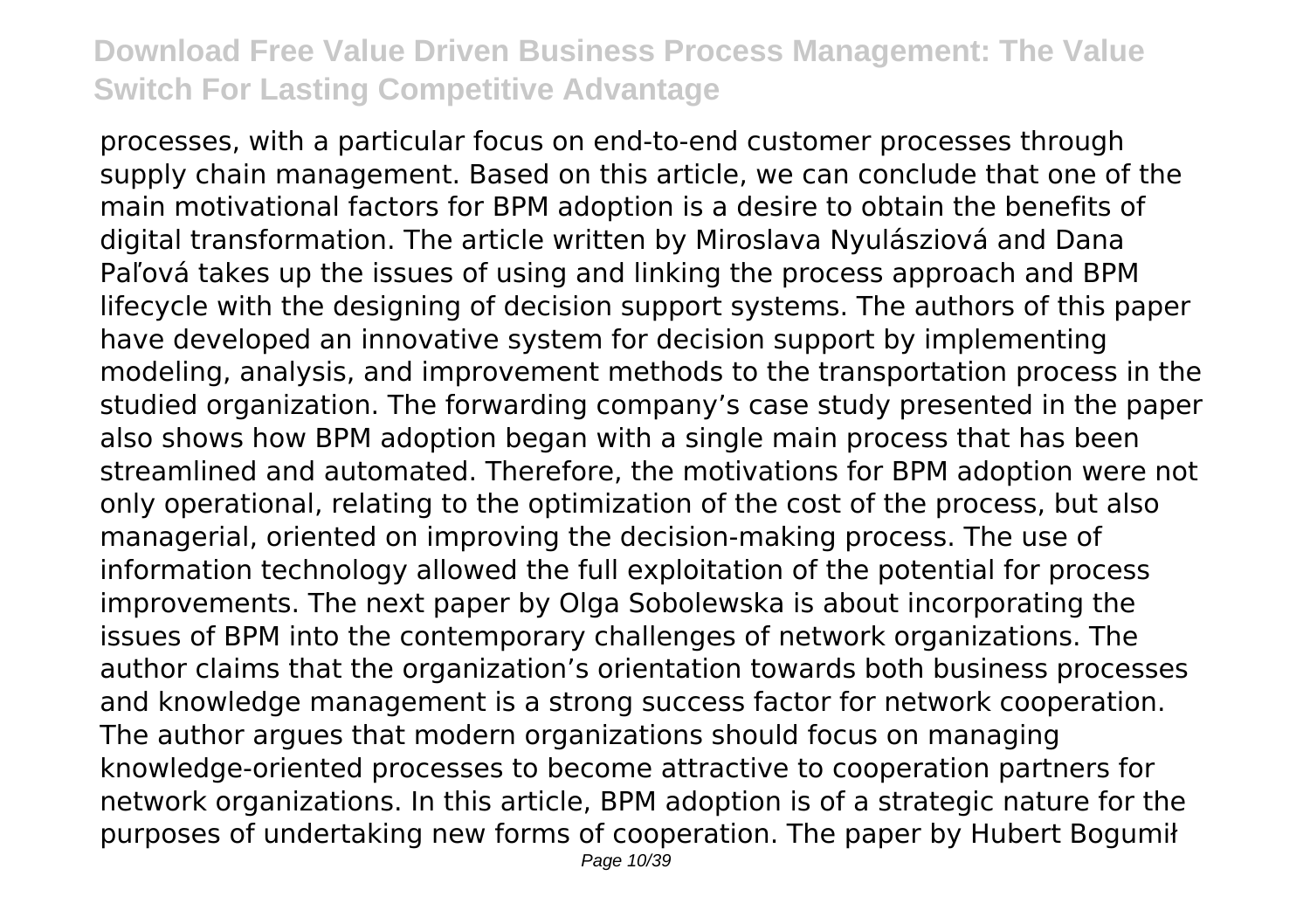has an interdisciplinary character and, in a unique way, shows the connections between the concepts of process management, organizational change management, and IT project management. The author undertook the challenge of examining how problems for organizations managing IT projects facilitate in different ways the use of distinctive approaches to improve business processes. The author emphasizes that the main difficulty is the fact that modern organizations most often use a hybrid approach, with elements of both traditional project management and agile. The need to create a work environment that takes into account the risk of unexpected system and business regression, as well as a diagnosis of the causes and methods of its mitigation, is the initial research result in this paper. This article contributes to the development of BPM governance and integration of IT governance. The motivational factors for BPM are multi-faceted, as is the scope of the article. However, their managerial and cultural character (related to methods of communication and rules of cooperation in teams) should be emphasized. The article by Agnieszka Bitkowska concerns the integration of the concept of Knowledge Management and BPM. The author restates in her article that the identification, acquisition, presentation and documentation of knowledge are not independent tasks, but are implemented within business processes. In this paper, the correlations between BPM and Knowledge Management have been examined and the benefits and practical implications resulting from the integrated implementation of both concepts are emphasized. In the case of this article, BPM adoption can be a success factor for the implementation of Knowledge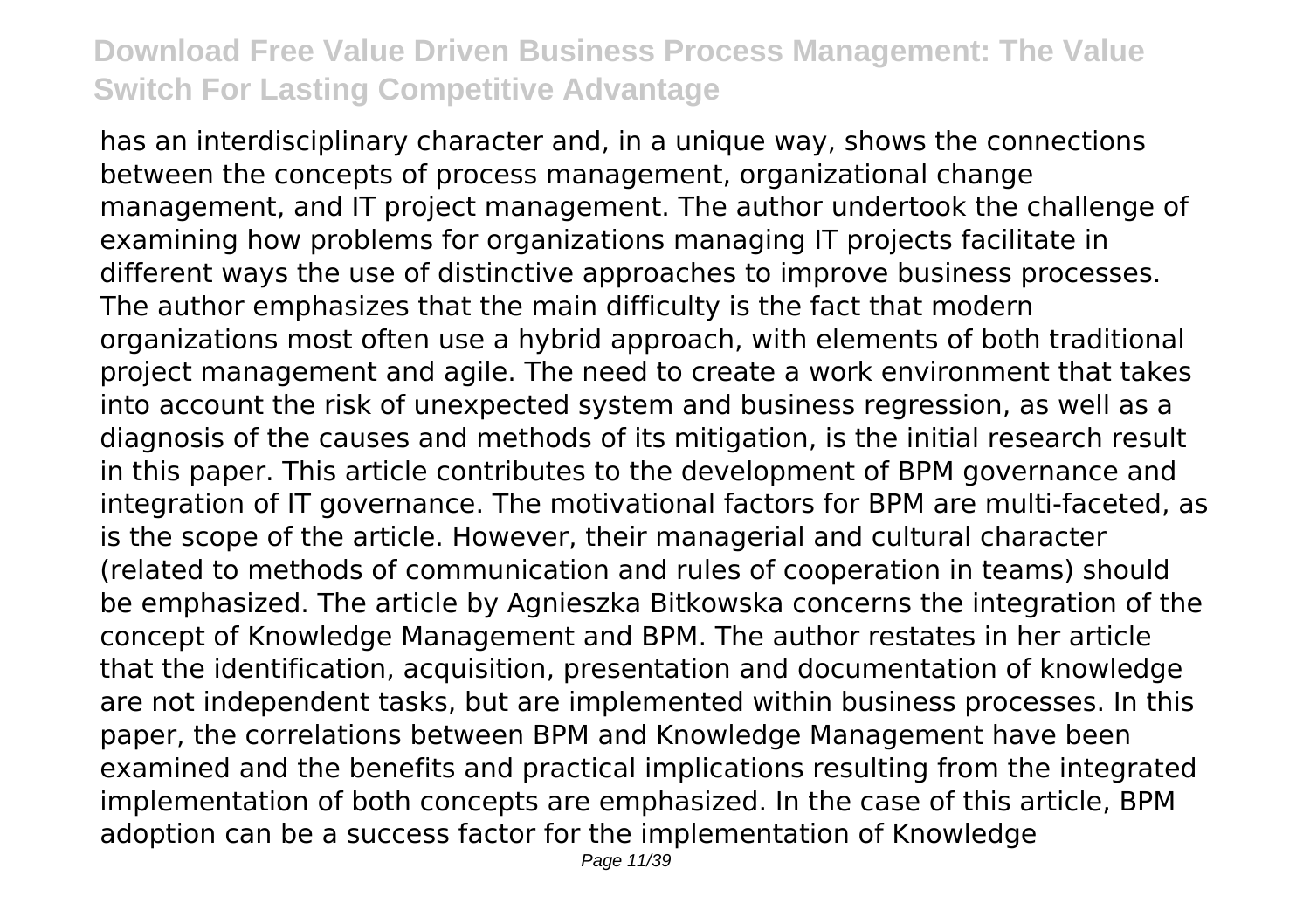Management and the achievement of associated benefits. Studying Business Process Management from the different angles presented in this Special Issue should enrich our understanding of current BPM practices and better realize future challenges, especially those related to BPM development in the context of digital transformation and the integration of BPM with other management-related concepts. In addition, the contribution made by the authors of this Special Issue allowed us to see various motivations and triggers for BPM adoption, from operational, to managerial, strategic, cultural and technological ones, and those driven by the external environment. We would like to thank the authors for their contribution to this Special Issue. We would also like to thank all the reviewers for their valuable comments, which helped the authors improve their articles significantly. We are firmly convinced that the BPM research results presented in this Special Issue will help strengthen the existing body of BPM knowledge. We recommend reading the related issue of the JEMI journal to the wider community of BPM researchers, practitioners, and enthusiasts. Guest Editors Renata Gabryelczyk , Tomislav Hernaus Acknowledgments The editorial work on this Special Issue was supported by the Polish National Science Centre, Poland, Grant No. 2017/27/B/HS4/01734. References Elzinga, D. J., Horak, T., Lee, C.-Y., & Bruner, C. (1995). Business process management: Survey and methodology. IEEE Transactions on Engineering Management, 42(2), 119-128. http://dx.doi.org/10.1109/17.387274 Gabryelczyk, R., & Roztocki, N. (2018). Business process management success framework for transition economies.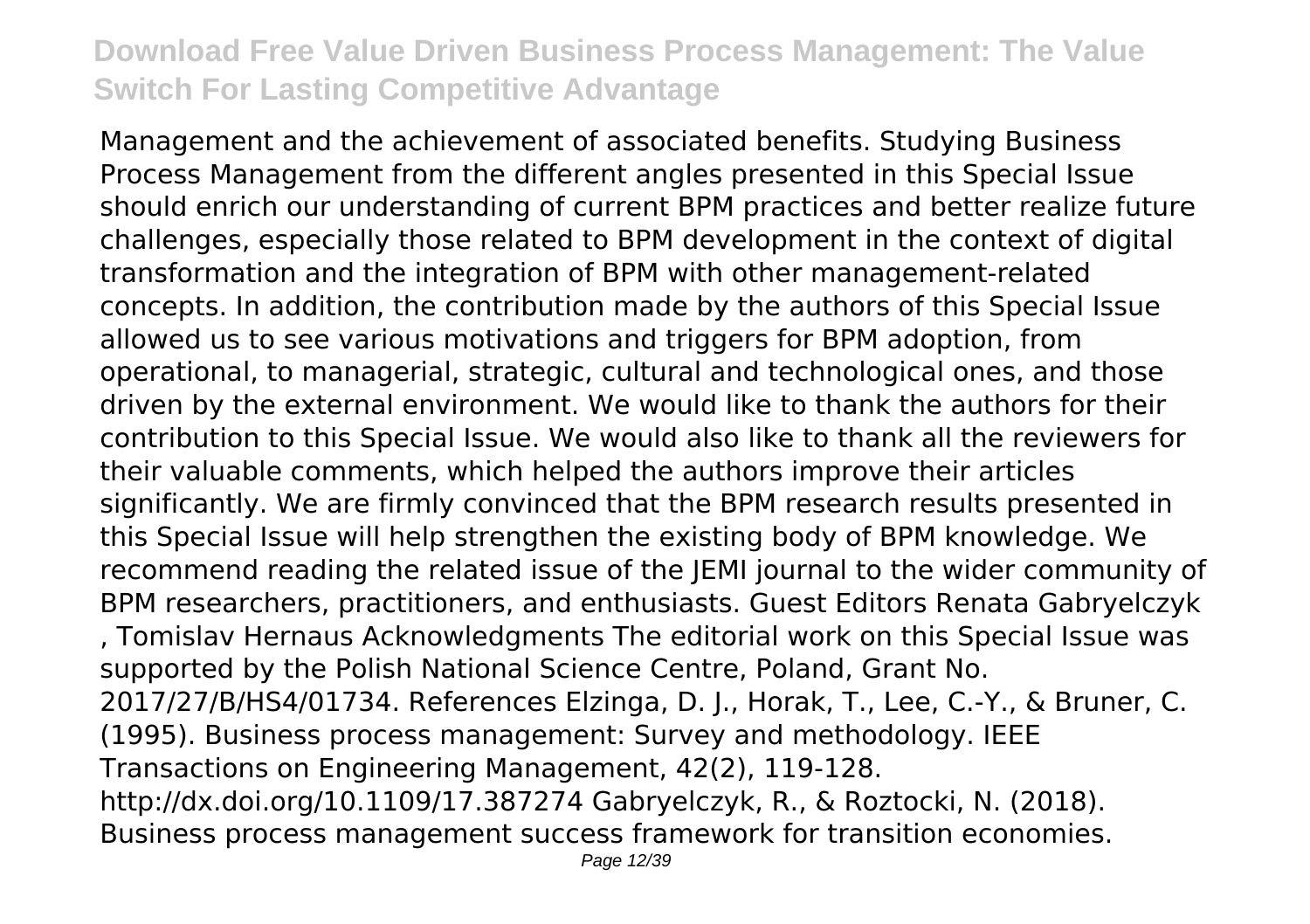Information Systems Management, 35(3), 234-253. http://dx.doi.org/10.1080/1058 0530.2018.1477299http://dx.doi.org/10.1080/10580530.2018.1477299 Rosemann, M., & Vom Brocke, J. (2010). The six core elements of business process management. In Handbook on Business Process Management 1. Cham: Springer. Vom Brocke, J., & Mendling, J. (Eds.). (2018). Business Process Management Cases. Digital Innovation and Business Transformation in Practice. Berlin: Springer. Vom Brocke, J., & Schmiedel, T. (Eds.). (2015). BPM-Driving Innovation in a Digital World. Cham: Springer.

This book constitutes the proceedings of 26th International Conference on Advanced Information Systems Engineering, CAiSE 2014, held in Thessaloniki, Greece in June 2014. The 41 papers and 3 keynotes presented were carefully reviewed and selected from 226 submissions. The accepted papers were presented in 13 sessions: clouds and services; requirements; product lines; requirements elicitation; processes; risk and security; process models; data mining and streaming; process mining; models; mining event logs; databases; software engineering.

Using Agile methods, you can bring far greater innovation, value, and quality to any data warehousing (DW), business intelligence (BI), or analytics project. However, conventional Agile methods must be carefully adapted to address the unique characteristics of DW/BI projects. In Agile Analytics, Agile pioneer Ken Collier shows how to do just that. Collier introduces platform-agnostic Agile solutions for integrating infrastructures consisting of diverse operational, legacy,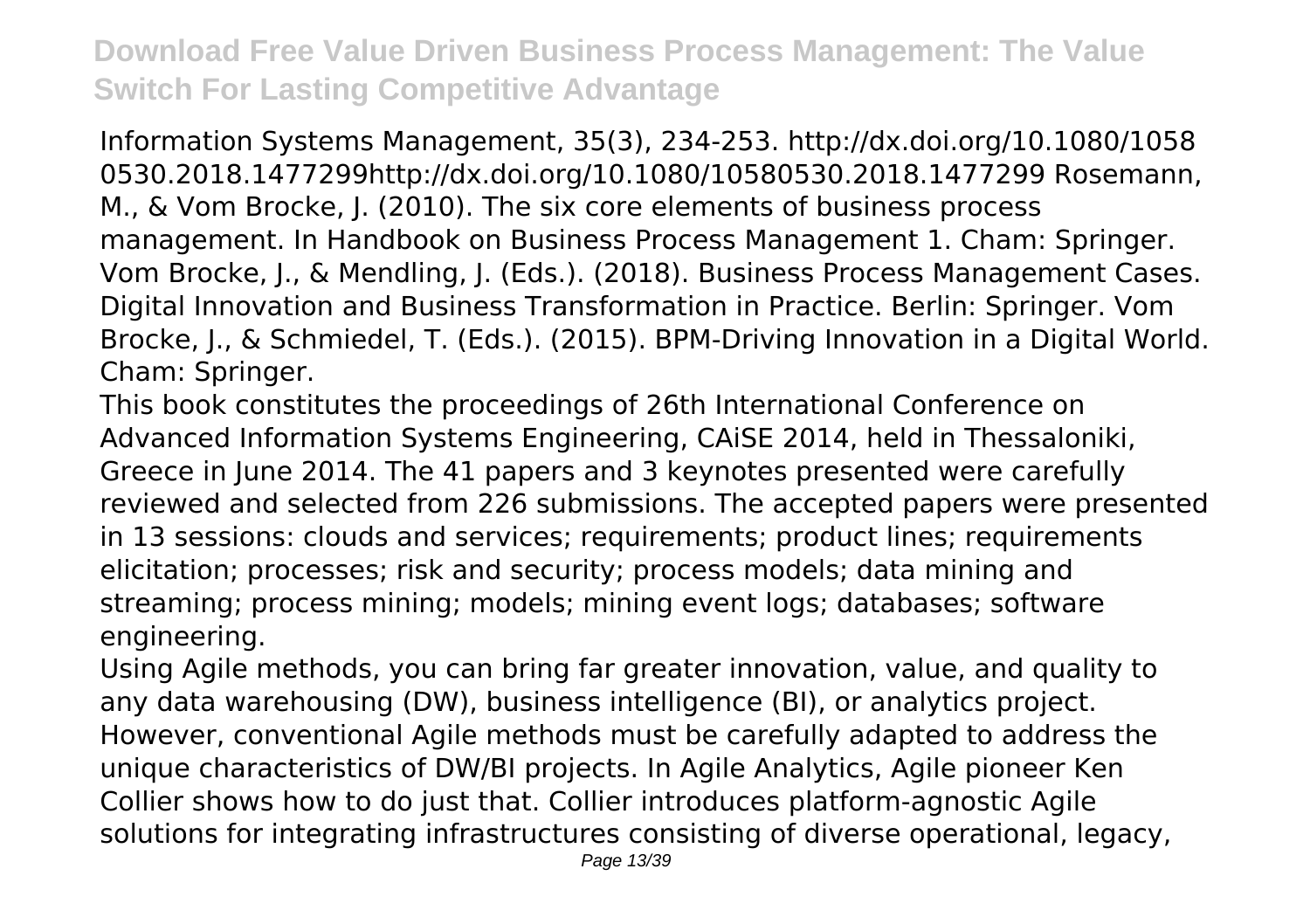and specialty systems that mix commercial and custom code. Using working examples, he shows how to manage analytics development teams with widely diverse skill sets and how to support enormous and fast-growing data volumes. Collier's techniques offer optimal value whether your projects involve "back-end" data management, "front-end" business analysis, or both. Part I focuses on Agile project management techniques and delivery team coordination, introducing core practices that shape the way your Agile DW/BI project community can collaborate toward success Part II presents technical methods for enabling continuous delivery of business value at production-quality levels, including evolving superior designs; test-driven DW development; version control; and project automation Collier brings together proven solutions you can apply right now--whether you're an IT decisionmaker, data warehouse professional, database administrator, business intelligence specialist, or database developer. With his help, you can mitigate project risk, improve business alignment, achieve better results--and have fun along the way. Business process management is usually treated from two different perspectives: business administration and computer science. While business administration professionals tend to consider information technology as a subordinate aspect in business process management for experts to handle, by contrast computer science professionals often consider business goals and organizational regulations as terms that do not deserve much thought but require the appropriate level of abstraction. Matthias Weske argues that all communities involved need to have a common understanding of the different aspects of business process management. To this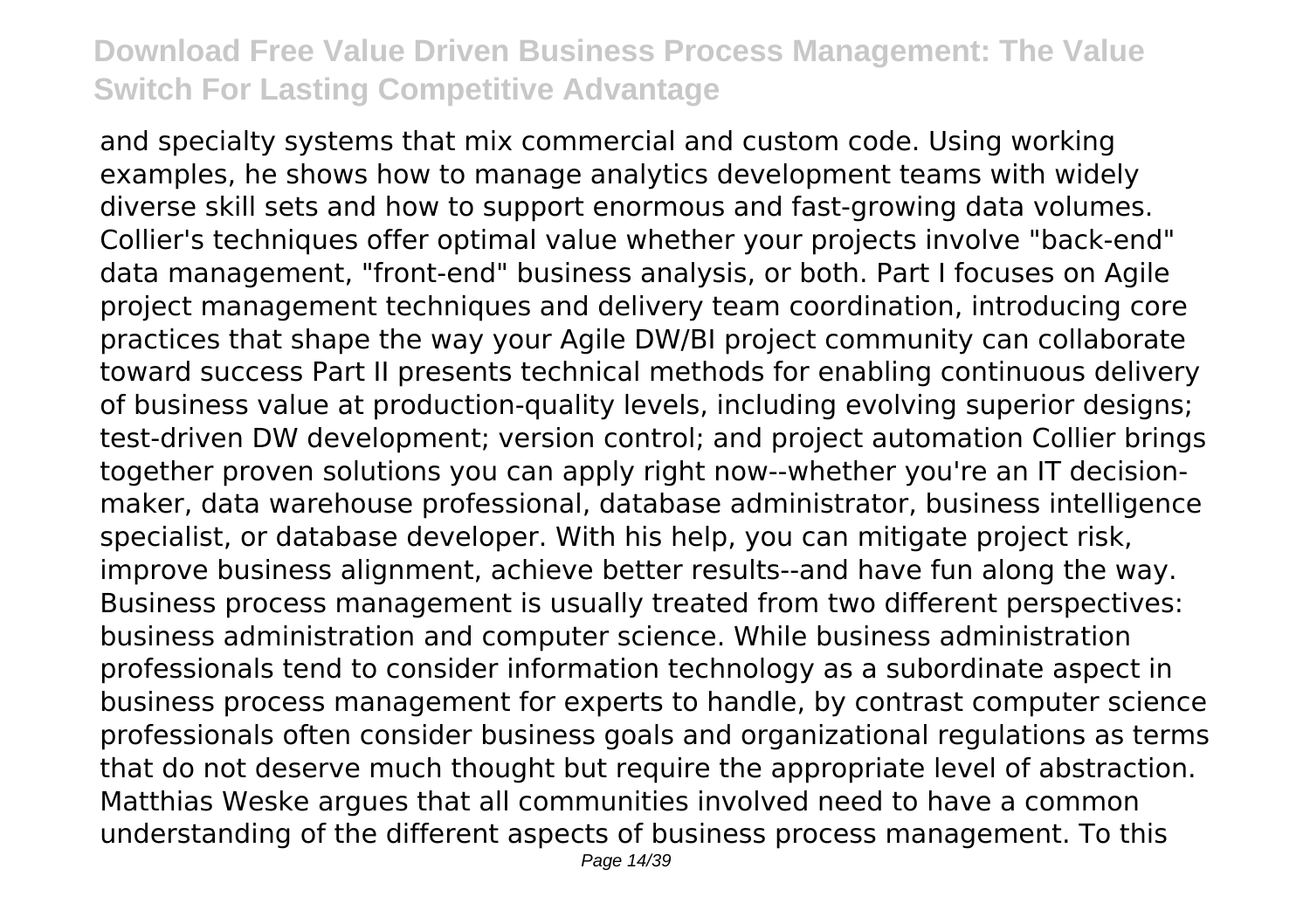end, he details the complete business process lifecycle from the modeling phase to process enactment and improvement, taking into account all different stakeholders involved. After starting with a presentation of general foundations and abstraction models, he explains concepts like process orchestrations and choreographies, as well as process properties and data dependencies. Finally, he presents both traditional and advanced business process management architectures, covering, for example, workflow management systems, service-oriented architectures, and data-driven approaches. In addition, he shows how standards like WfMC, SOAP, WSDL, and BPEL fit into the picture. This textbook is ideally suited for classes on business process management, information systems architecture, and workflow management. This 3rd edition contains a new chapter on business decision modelling, covering the Decision Model and Notation (DMN) standard; the chapter on process choreographies has been streamlined, and numerous clarifications have been fetched throughout the book. The accompanying website www.bpmbook.com contains further information and additional teaching material. Value-Driven Digital Transformation Encyclopedia of Organizational Knowledge, Administration, and Technology Introduction, Methods, and Information Systems

Value-Driven Business Process Management: The Value-Switch for Lasting Competitive Advantage

The Values-Driven Organization

A Guide to Continuous Improvement Transformation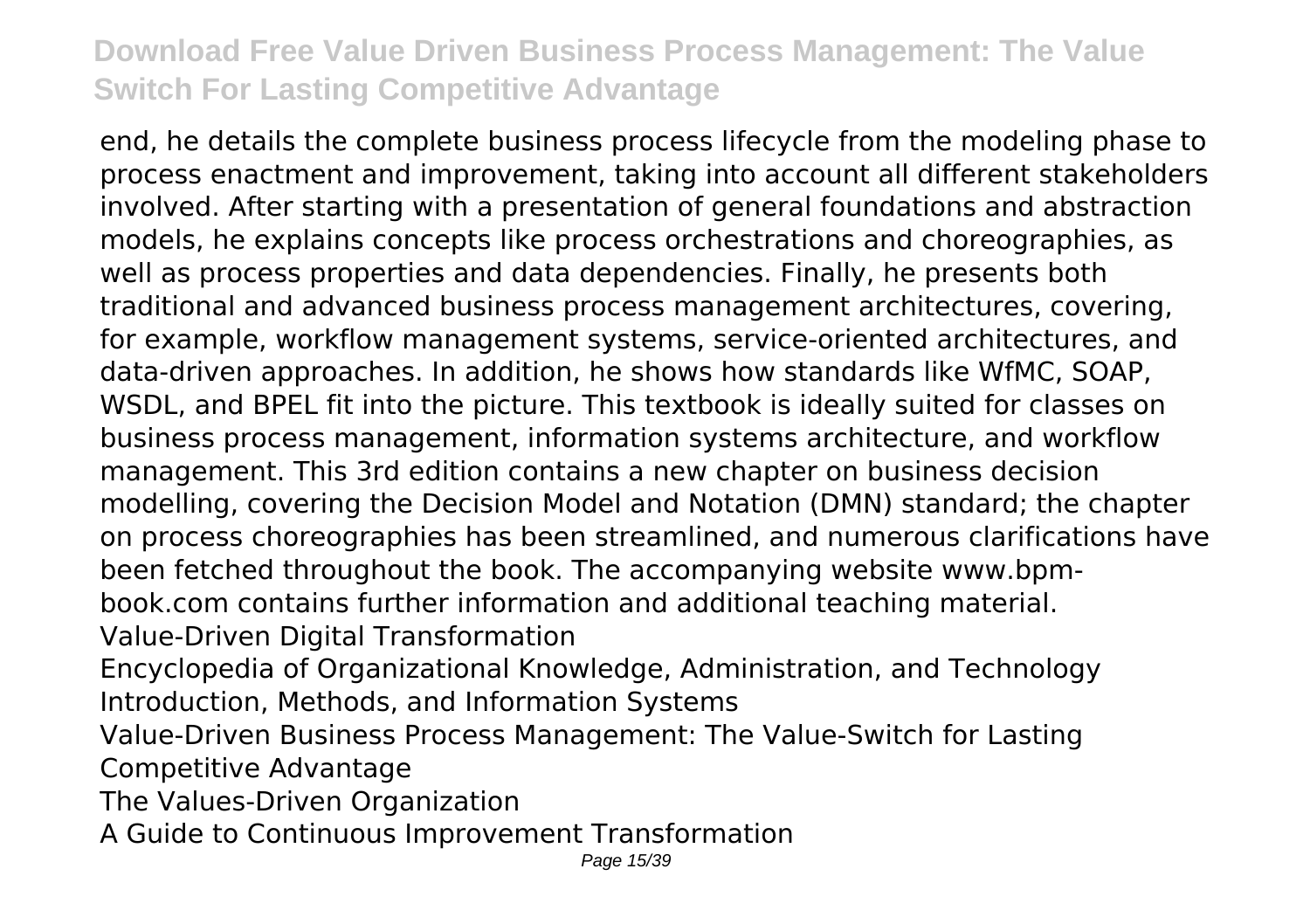#### Business Process Management: Current Applications and the Challenges of Adoption

Business Process Management (BPM) has become one of the most widely used approaches for the design of modern organizational and information systems. The conscious treatment of business processes as significant corporate assets has facilitated substantial improvements in organizational performance but is also used to ensure the conformance of corporate activities. This Handbook presents in two volumes the contemporary body of knowledge as articulated by the world' s leading BPM thought leaders. This first volume focuses on arriving at a sound definition of BPM approaches and examines BPM methods and process-aware information systems. As such, it provides guidance for the integration of BPM into corporate methodologies and information systems. Each chapter has been contributed by leading international experts. Selected case studies complement their views and lead to a summary of BPM expertise that is unique in its coverage of the most critical success factors of BPM. The second edition of this handbook has been significantly revised and extended. Each chapter has been updated to reflect the most current developments. This includes in particular new technologies such as in-memory data and process management, social media and networks. A further focus of this revised and extended edition is on the actual deployment of the proposed theoretical concepts. This volume includes a number of entire new chapters from some of the world's leading experts in the domain of BPM.

This book constitutes the proceedings of the 16th International Conference on Business Process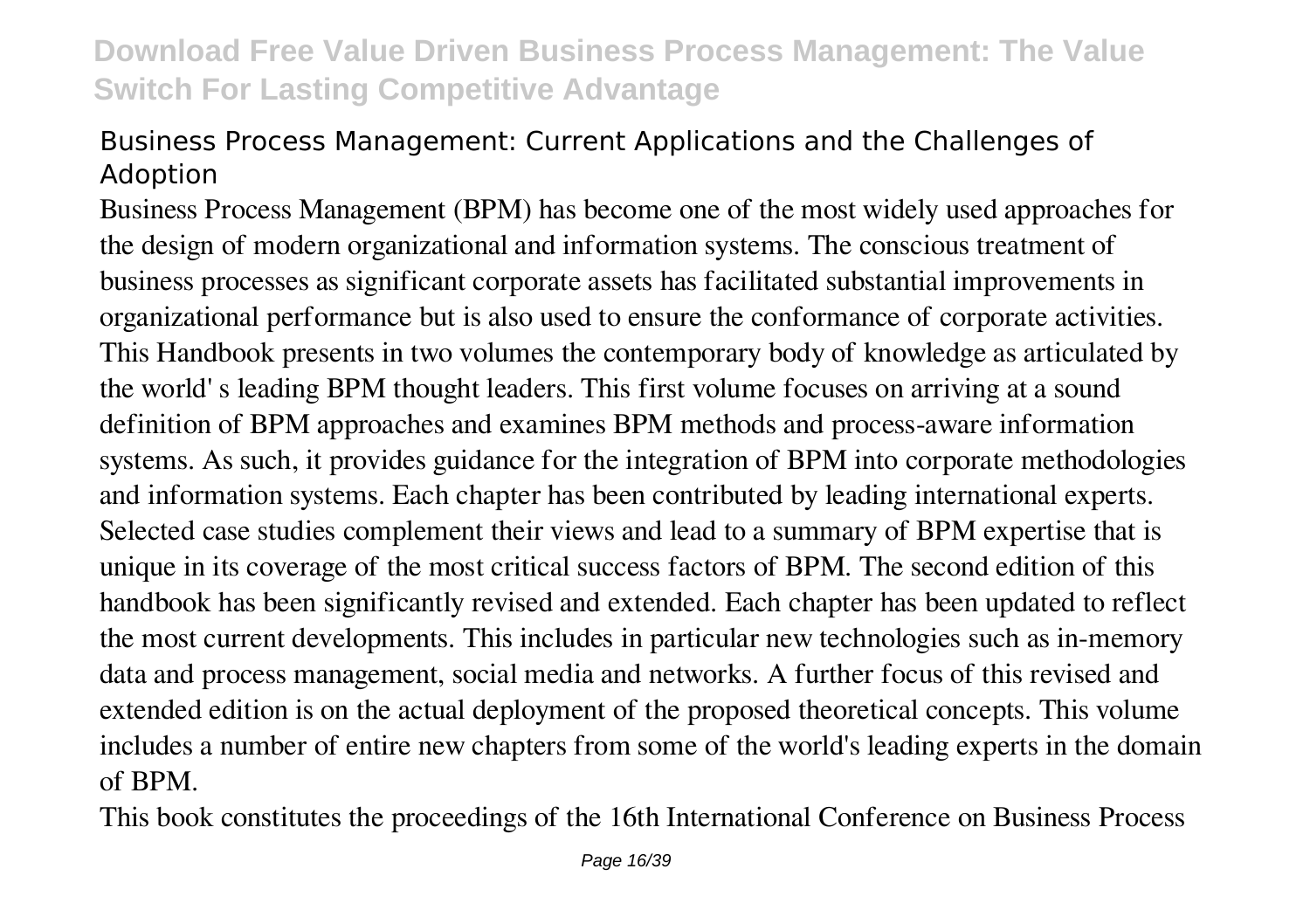Management, BPM 2018, held in Sydney, Australia, in September 2018. The 27 papers presented in this volume were carefully reviewed and selected from 140 submissions. They were organized in topical sections named: reflections on BPM; concepts and methods in business process modeling and analysis; foundations of process discovery; alignments and conformance checking; process model analysis and machine learning; digital process innovation; and method analysis and selection.

Business process management is the basis for all initiatives like SCM, CRM, ERP, or business intelligence. New component and internet-based software architectures and web services require a solid process management to deliver the expected business success. However, many organizations still struggle to find the right approach to business process management. IDS Scheer delivers with ARIS the framework to meet this challenge successfully. IDS Scheer has successfully applied its ARIS business process management approach at thousands of organizations worldwide such as Intel, Siemens, or the US Navy. This book presents international case studies in various manufacturing and service industries as well as the public sector. It shows how to achieve business process excellence in practice.

This book enables enterprise business leaders - from CEOs to supervisors - to understand what "Continuous Improvement" is, why it is probably the best answer to improved business performance in years, and how to put it to work in the unique environment of a specific organization. The book examines what is at the core of "Continuous Improvement" and delves deeper into the elements and constituents necessary to take an organization to the next level to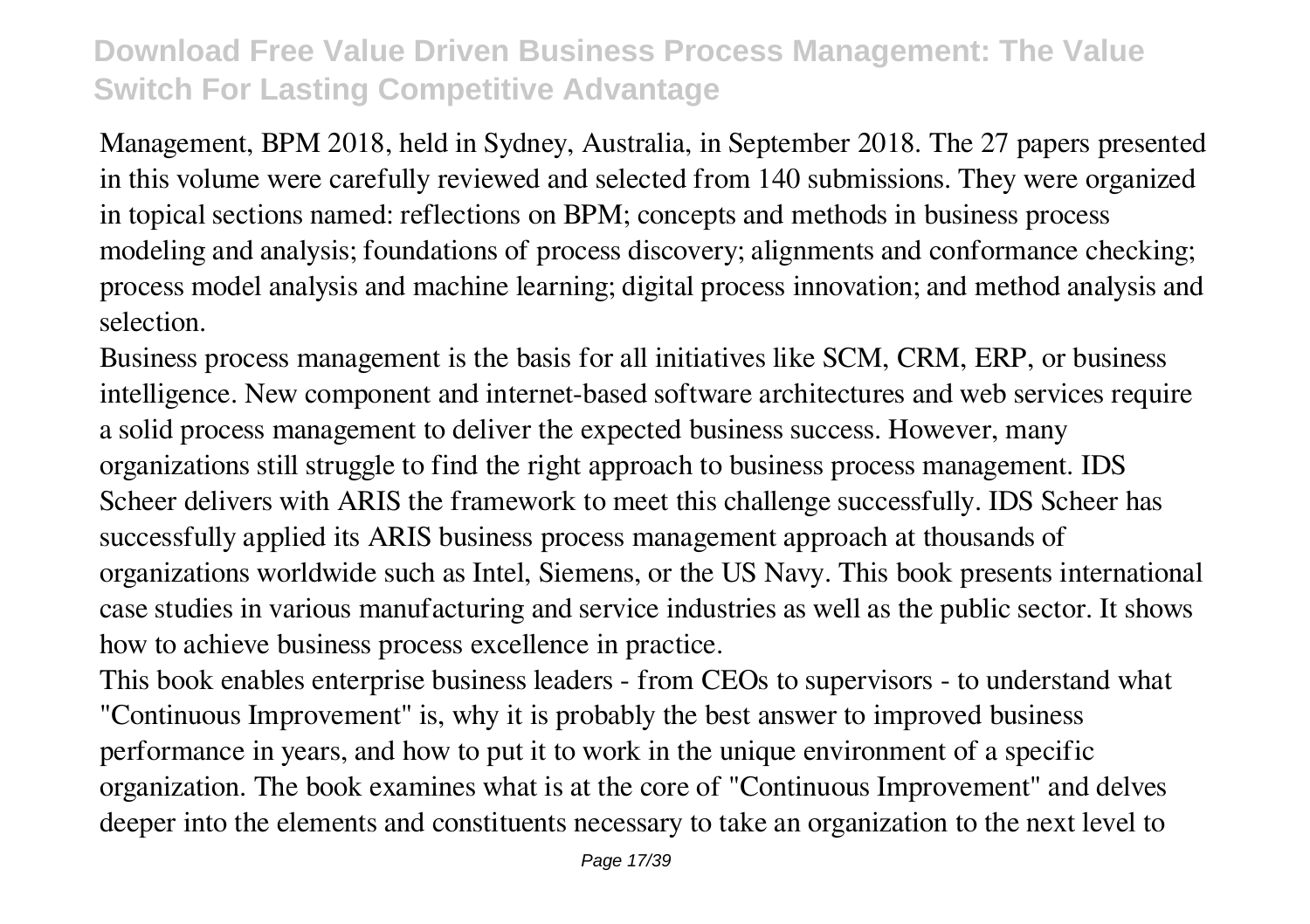ensure its continued, long-term existence. It provides guidance to enterprise management and to professionals engaged in the implementation of a "Continuous Improvement" initiative and enables them to structure and manage its implementation successfully. It also provides tools to quickly assess where an enterprise business stands in terms of strategic management and "Continuous Improvement".

Establishing and maintaining a process-focused organization is critical as organizations are pressured to keep achieving further growth and profitability. This book provides a thorough exposition of the six key dimensions necessary for the creation of a process-focused organization. Cultural Health and Employee Well-Being as a Pathway to Sustainable Performance 6th International Conference, S-BPM ONE 2014, Eichstätt, Germany, April 22-23, 2014. Proceedings

Traditional, Agile and Beyond – How to Handle Process Change

Values-Driven Business

26th International Conference, CAiSE 2014, Thessaloniki, Greece, June 16-20, 2014,

Proceedings

Business Process Management

High Performance Through Business Process Management

For any organization to be successful, it must operate in such a manner that knowledge and information, human resources, and technology are continually taken into consideration and managed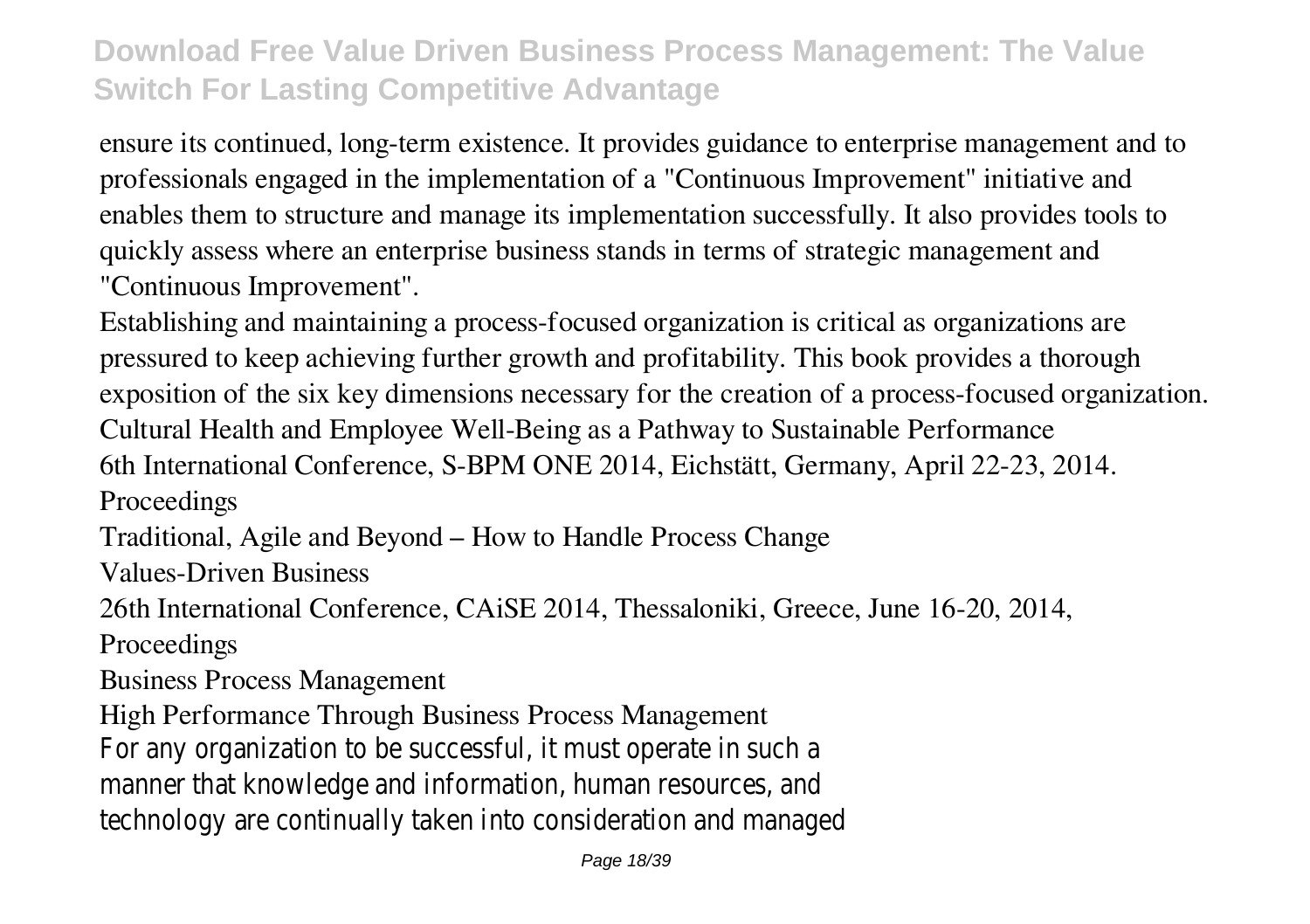effectively. Business concepts are always present regardless of the field or industry – in education, government, healthcare, not-for-profit, engineering, hospitality/tourism, among others. Maintaining organizational awareness and a strategic frame of mind is critical to meeting goals, gaining competitive advantage, and ultimately ensuring sustainability. The Encyclopedia of Organizational Knowledge, Administration, and Technology is an inaugural five-volume publication that offers 193 completely new and previously unpublished articles authored by leading experts on the latest concepts, issues, challenges, innovations, and opportunities covering all aspects of modern organizations. Moreover, it is comprised of content that highlights major breakthroughs, discoveries, and authoritative research results as they pertain to all aspects of organizational growth and development including methodologies that can help companies thrive and analytical tools that assess an organization's internal health and performance. Insights are offered in key topics such as organizational structure, strategic leadership, information technology management, and business analytics, among others. The knowledge compiled in this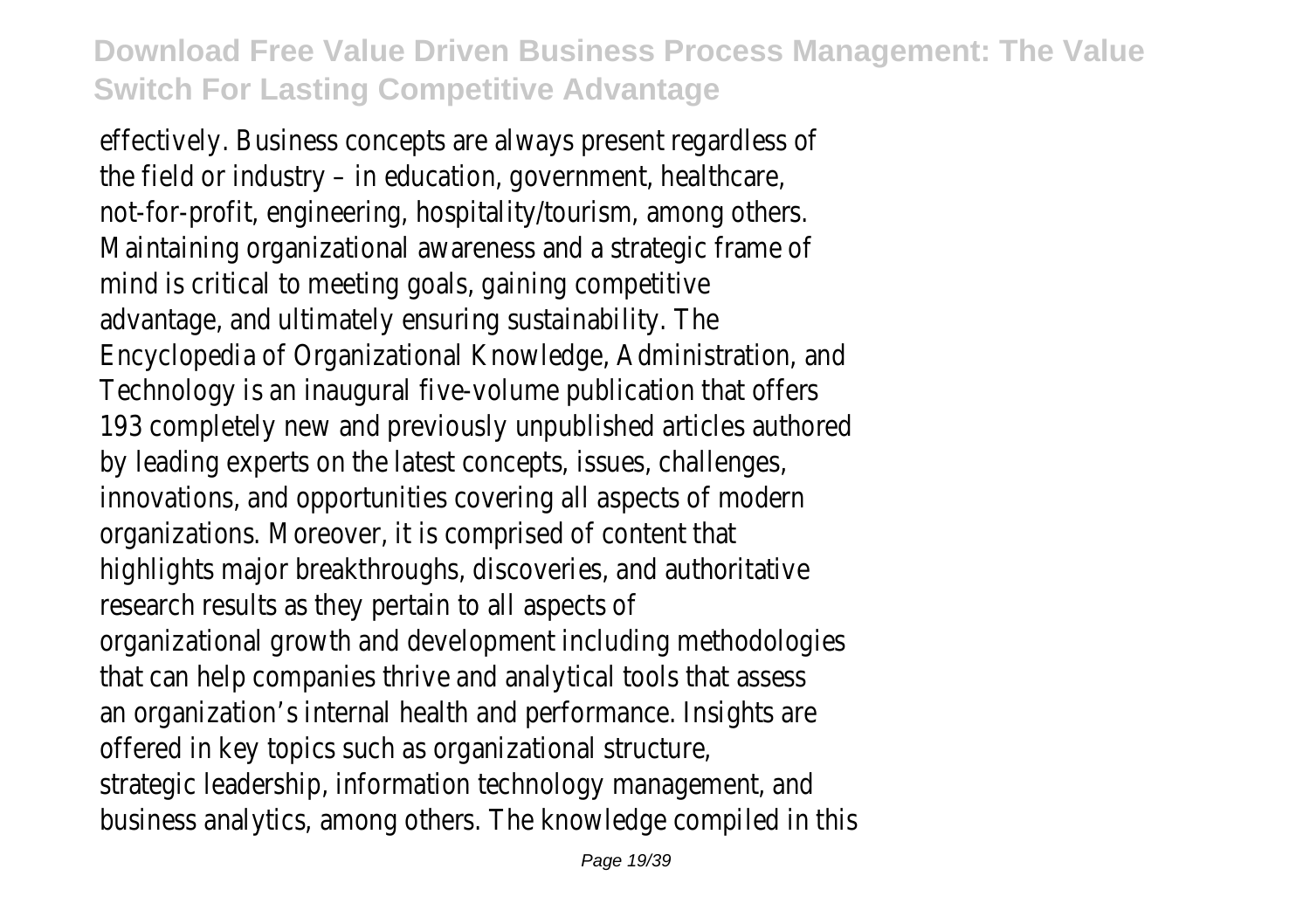publication is designed for entrepreneurs, managers, executives, investors, economic analysts, computer engineers, software programmers, human resource departments, and other industry professionals seeking to understand the latest tools to emerge from this field and who are looking to incorporate them in their practice. Additionally, academicians, researchers, and students in fields that include but are not limited to business, management science, organizational development,

- entrepreneurship, sociology, corporate psychology, computer science, and information technology will benefit from the research compiled within this publication.
- This book constitutes the proceedings of the Second Asia Pacific Conference on Business Process Management held in Brisbane, QLD, Australia, in July 2014. In all, 33 contributions from 12 countries were submitted. After each submission was reviewed by at least three Program Committee members, nine full papers were accepted for publication in this volume. These nine papers cover various topics that can be categorized under four main research focuses in BPM: process mining, process modeling and repositories, process model comparison, and process analysis.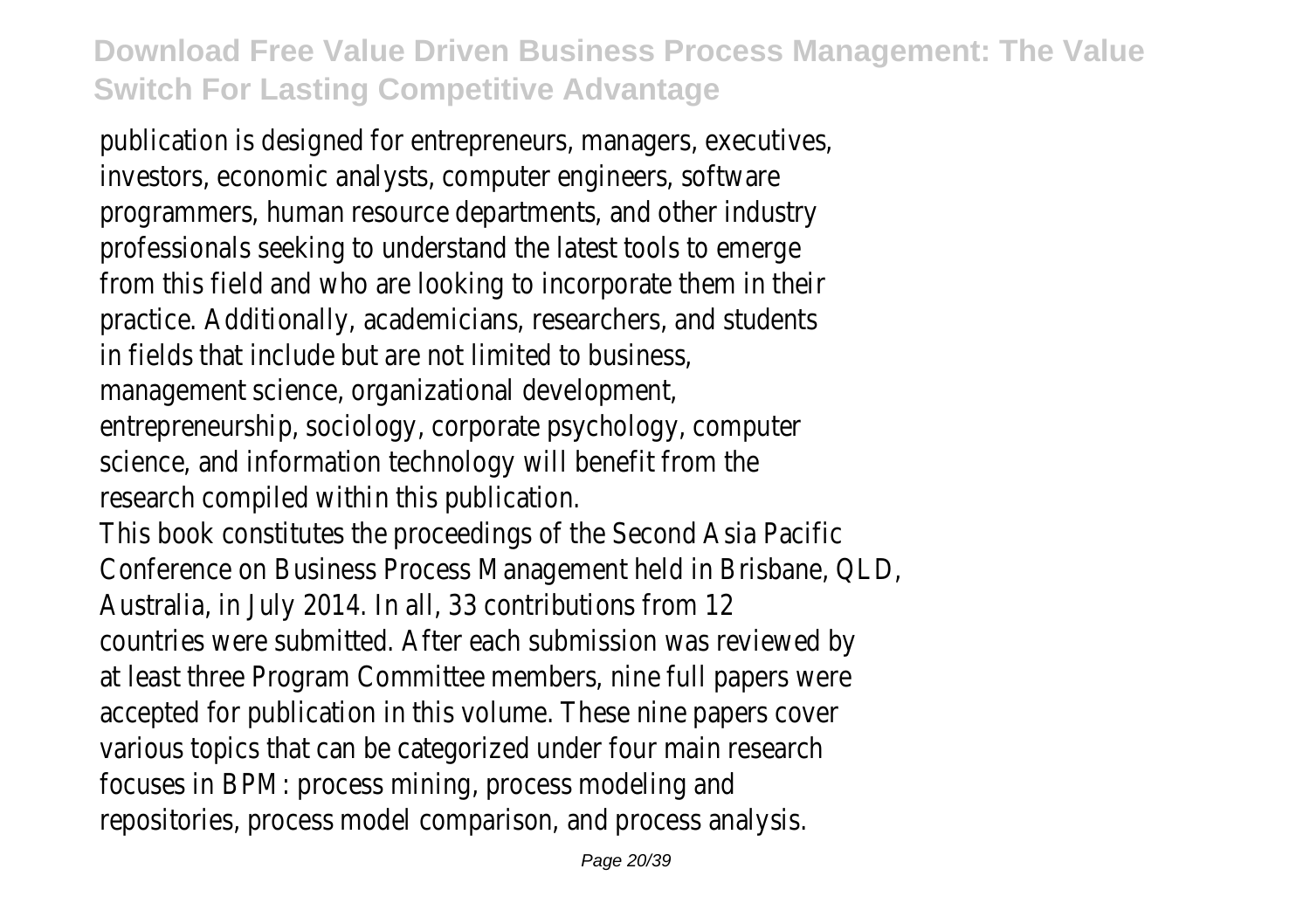This book constitutes the proceedings of the 13th International Conference on Business Process Management, BPM 2015, held in Innsbruck, Austria, in August/September 2015. The 21 regular papers, 7 short papers and 2 inductrial papers included in this volume were carefully reviewed and selected from 125 submissions. The papers are organized in topical sections on runtime process management, process modeling, process modeling discovery, business process models and analytics, BPM in industry, process compliance and deviations, energing and practical areas of BPM, and process monitoring. This book focuses on the design, development, management, governance and application of evolving software processes that are aligned with changing business objectives, such as expansion to new domains or shifting to global production. In the context of an evolving business world, it examines the complete software process lifecycle, from the initial definition of a product to its systematic improvement. In doing so, it addresses difficult problems, such as how to implement processes in highly regulated domains or where to find a suitable notation system for documenting processes, and provides essential insights and tips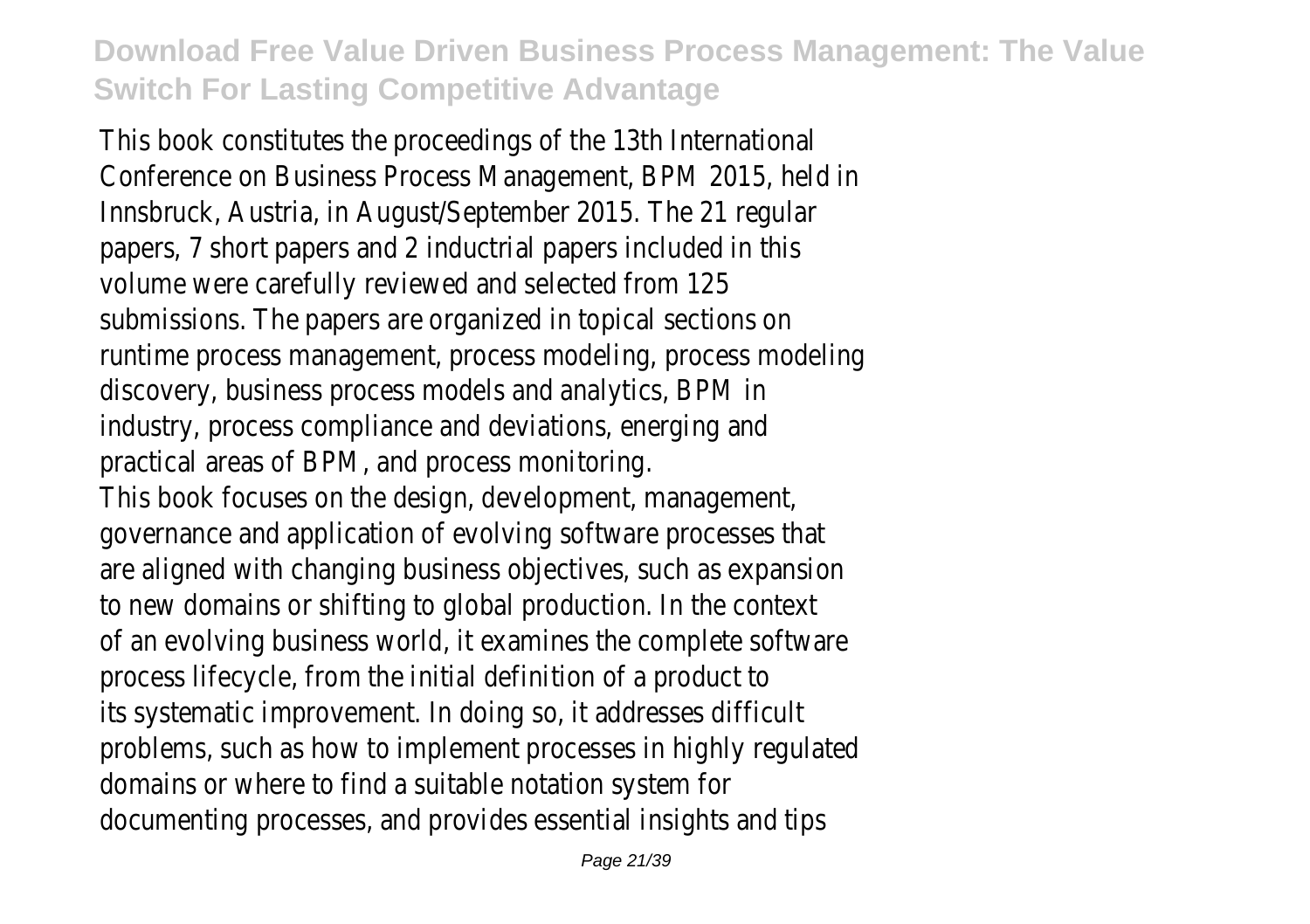to help readers manage process evolutions. And last but not least, it provides a wealth of examples and cases on how to deal with software evolution in practice. Reflecting these topics the book is divided into three parts. Part 1 focuses on software business transformation and addresses the questions of which process(es) to use and adapt, and how to organize process improvement programs. Subsequently, Part 2 mainly addresses process modeling. Lastly, Part 3 collects concrete approaches, experiences, and recommendations that can help to improve software processes, with a particular focus on specific lifecycle phases. This book is aimed at anyone interested in understanding and optimizing software development tasks at their organization. While the experiences and ideas presented will be useful for both those readers who are unfamiliar with software process improvement and want to get an overview of the different aspects of the topic, and for those who are experts with many years of experience, it particularly targets the needs of researchers and Ph.D. students in the area of software and systems engineering or information systems who study advanced topics concerning the organization and management of (software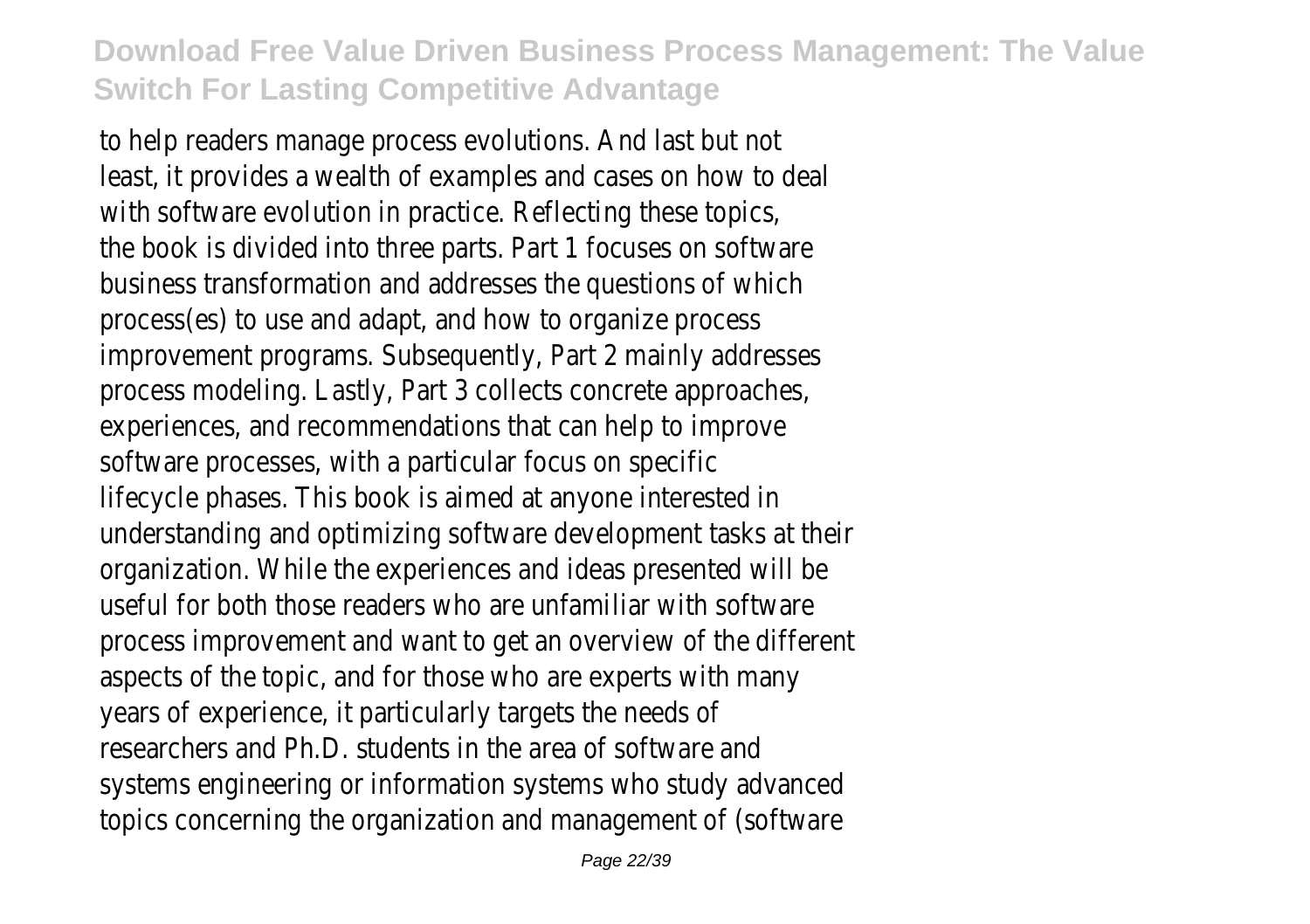development) projects and process improvements projects. Value-Driven Business Process Management: The Value-Switch for Lasting Competitive AdvantageMcGraw-Hill Education 11th International Symposium, BMSD 2021, Sofia, Bulgaria, July 5–7, 2021, Proceedings Concepts, Processes, Implementation Knowledge Driven Service Innovation and Management: IT Strategies for Business Alignment and Value Creation High Performance Through Process Excellence Second International Conference, S-BPM ONE 2010, Karlsruhe, Germany, October 14, 2010 Selected Papers Business Modeling and Software Design Strategic Alignment, Governance, People and Culture *In Values-Driven Business, Ben & Jerry's co-founder Ben Cohen and Social Venture Network chair Mal Warwick team up to provide you with a way to run your business for profit and personal satisfaction. This practical, down-to-earth book details every step in the process of creating and managing a business that will reflect your personal values, not force you to hide them. The Complete Business Process Handbook is the most comprehensive body of*

*knowledge on business processes with revealing new research. Written as a practical guide for Executives, Practitioners, Managers and Students by the* Page 23/39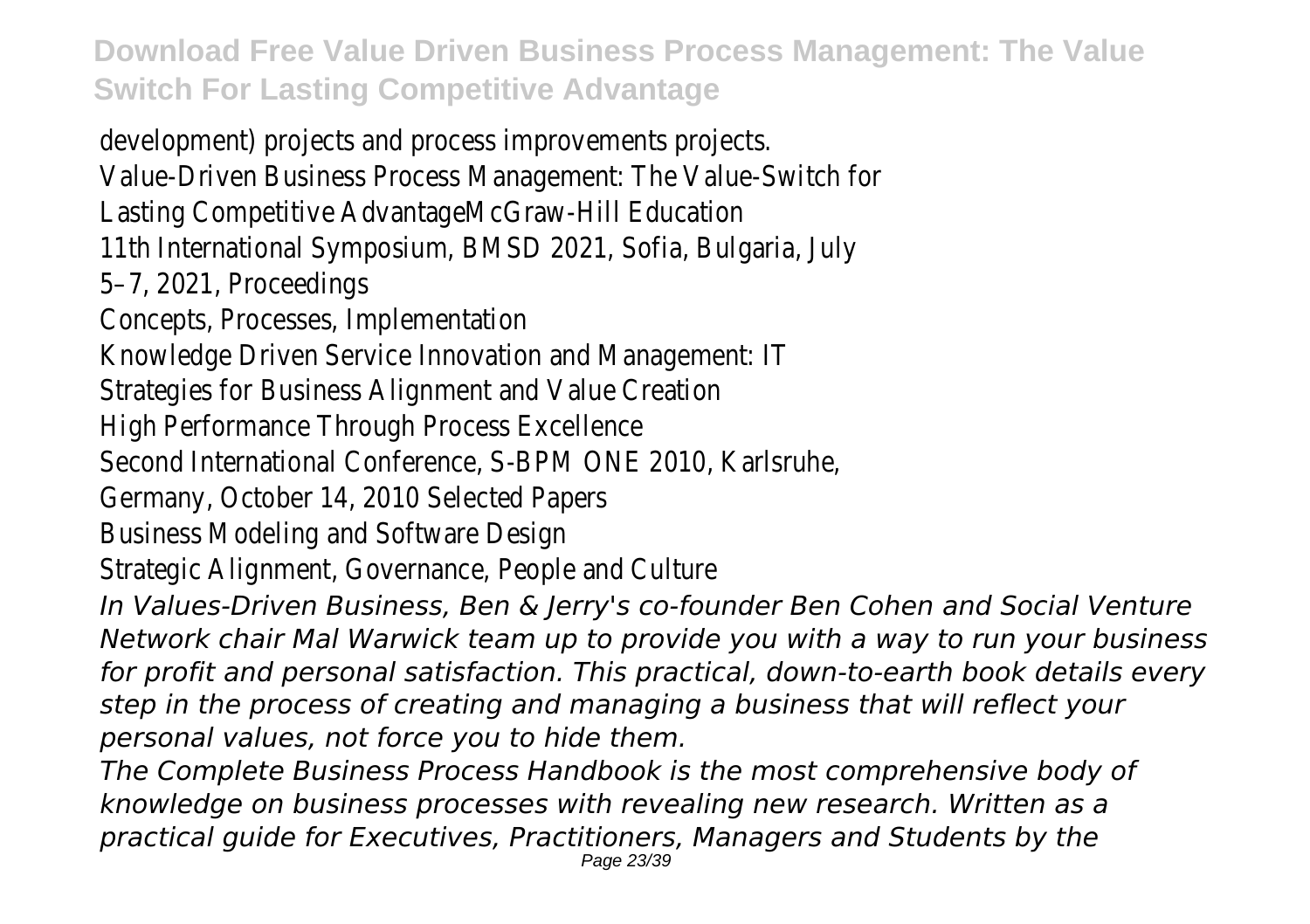*authorities that have shaped the way we think and work with process today. It stands out as a masterpiece, being part of the BPM bachelor and master degree curriculum at universities around the world, with revealing academic research and insight from the leaders in the market. This book provides everything you need to know about the processes and frameworks, methods, and approaches to implement BPM. Through real-world examples, best practices, LEADing practices and advice from experts, readers will understand how BPM works and how to best use it to their advantage. Cases from industry leaders and innovators show how early adopters of LEADing Practices improved their businesses by using BPM technology and methodology. As the first of three volumes, this book represents the most comprehensive body of knowledge published on business process. Following closely behind, the second volume uniquely bridges theory with how BPM is applied today with the most extensive information on extended BPM. The third volume will explore award winning real-life examples of leading business process practices and how it can be replaced to your advantage. Learn what Business Process is and how to get started Comprehensive historical process evolution Indepth look at the Process Anatomy, Semantics and Ontology Find out how to link Strategy to Operation with value driven BPM Uncover how to establish a way of Thinking, Working, Modelling and Implementation Explore comprehensive Frameworks, Methods and Approaches How to build BPM competencies and establish a Center of Excellence Discover how to apply Social BPM, Sustainable and Evidence based BPM Learn how Value & Performance Measurement and*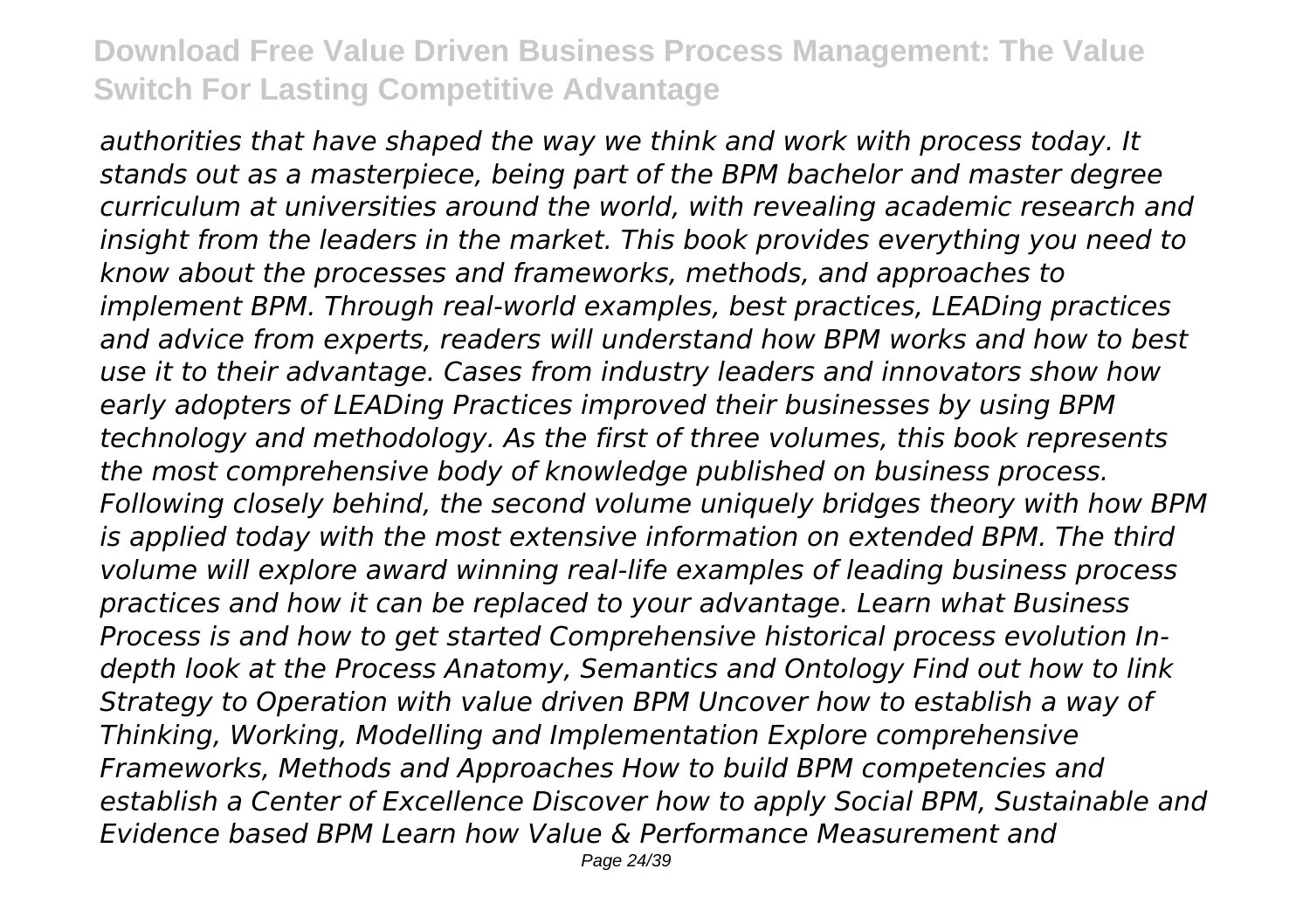*Management Learn how to roll-out and deploy process Explore how to enable Process Owners, Roles and Knowledge Workers Discover how to Process and Application Modelling Uncover Process Lifecycle, Maturity, Alignment and Continuous Improvement Practical continuous improvement with the way of Governance Future BPM trends that will affect business Explore the BPM Body of Knowledge*

*Values-driven organizations are the most successful organizations on the planet. This book explains that understanding employees' needs—what people value—is the key to creating a high performing organization. When you support employees in satisfying their needs, they respond with high levels of engagement and willingly commit their energies to the organization, bringing passion and creativity to their work. This new edition of The Values-Driven Organization provides an updated set of tools to assess corporate culture, new case studies on cultural transformation and additional materials on sustainability, measuring cultural health at work and the specific needs of the millennial generation. The Values-Driven Organization is essential reading for students, researchers and practitioners of organizational change, leadership, HRM and business ethics.*

*Your first business process management (BPM) projects, although radically different in the tooling and the methodology for those people who are directly involved in the project, will be chartered, funded, measured, and managed as with any other IT project. However, for an enterprise to accelerate the radical value that a BPM project proves, the enterprise must transform. Change must occur around*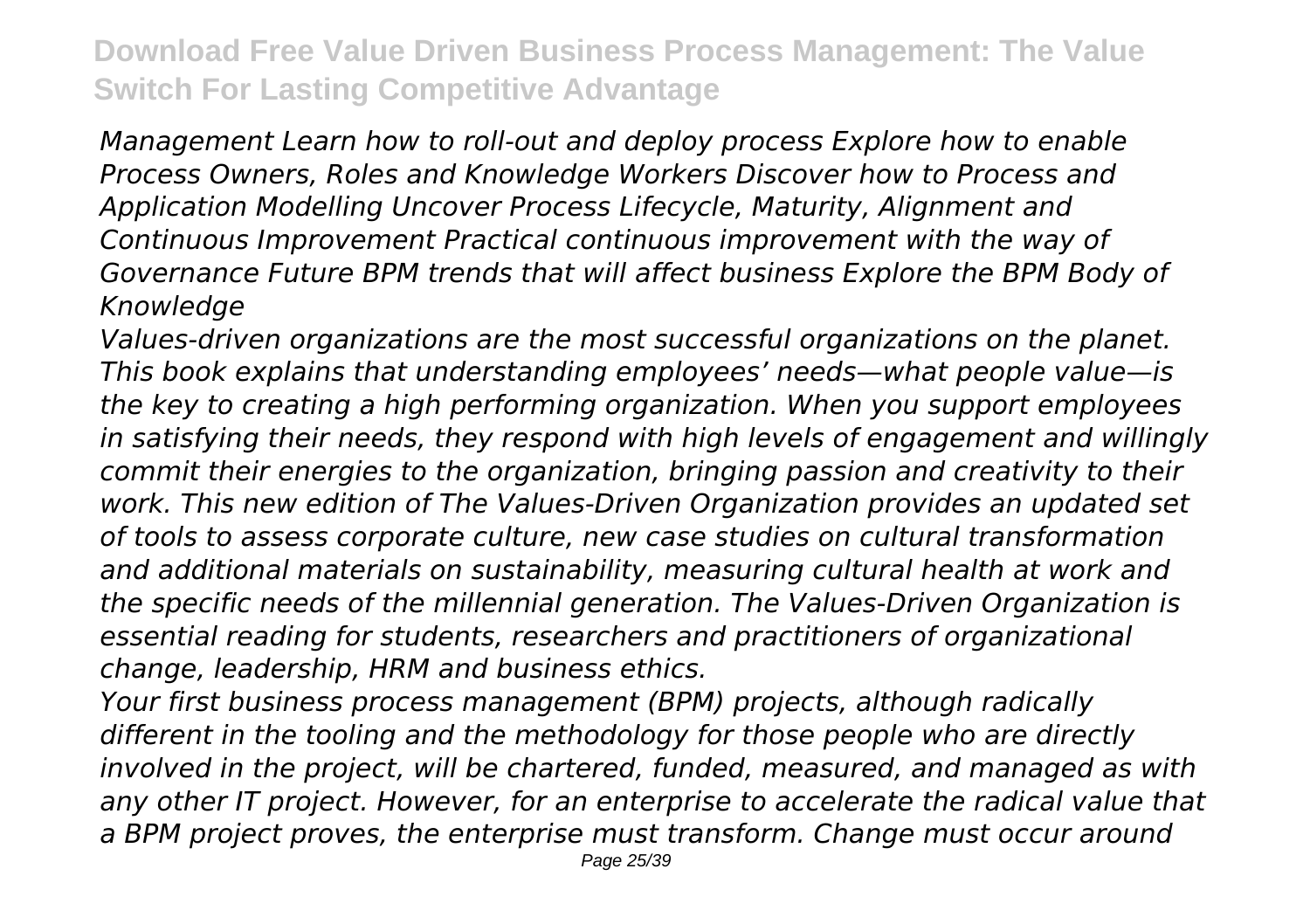*projects. Funding, staffing, governance, infrastructure, and virtually every aspect of how BPM solutions are implemented, must change before the enterprise can mature to meet those strategic goals that accelerate the value of BPM beyond a handful of projects. This change is the BPM transformation. Unlike the challenges of the first few BPM projects, this transformation represents an unprecedented challenge to those enterprises that are midway through the pursuit of BPM excellence. This IBM® RedpaperTM publication seeks to eliminate the uncertainty that organizations face in this next generation of BPM, maturing beyond the success of BPM projects. The goals and concepts of dozens of mature BPM organizations are consolidated here and categorized to provide you with clear mandates, with hope that this clarity will provide purpose, and that this purpose will drive excellence. The audience for this IBM Redpaper includes Executive Sponsors, Team Leaders, Lead Architects, Infrastructure Owners, and in general, anyone interested in transforming the enterprise around BPM principles to create a Center of Excellence (CoE).*

*Continuously changing customer and market requirements as well as new developments in information technology have become a dominating factor in today's business environment. To be successful enterprises have to adapt quickly to new opportunities and threats. They have to take smart decision and execute fast. Innovation and agility become important success factors. The Management of Process Excellence (MPE) is the main enabler. It helps achieving immediate benefits while building lasting process management capabilities. MPE links strategy*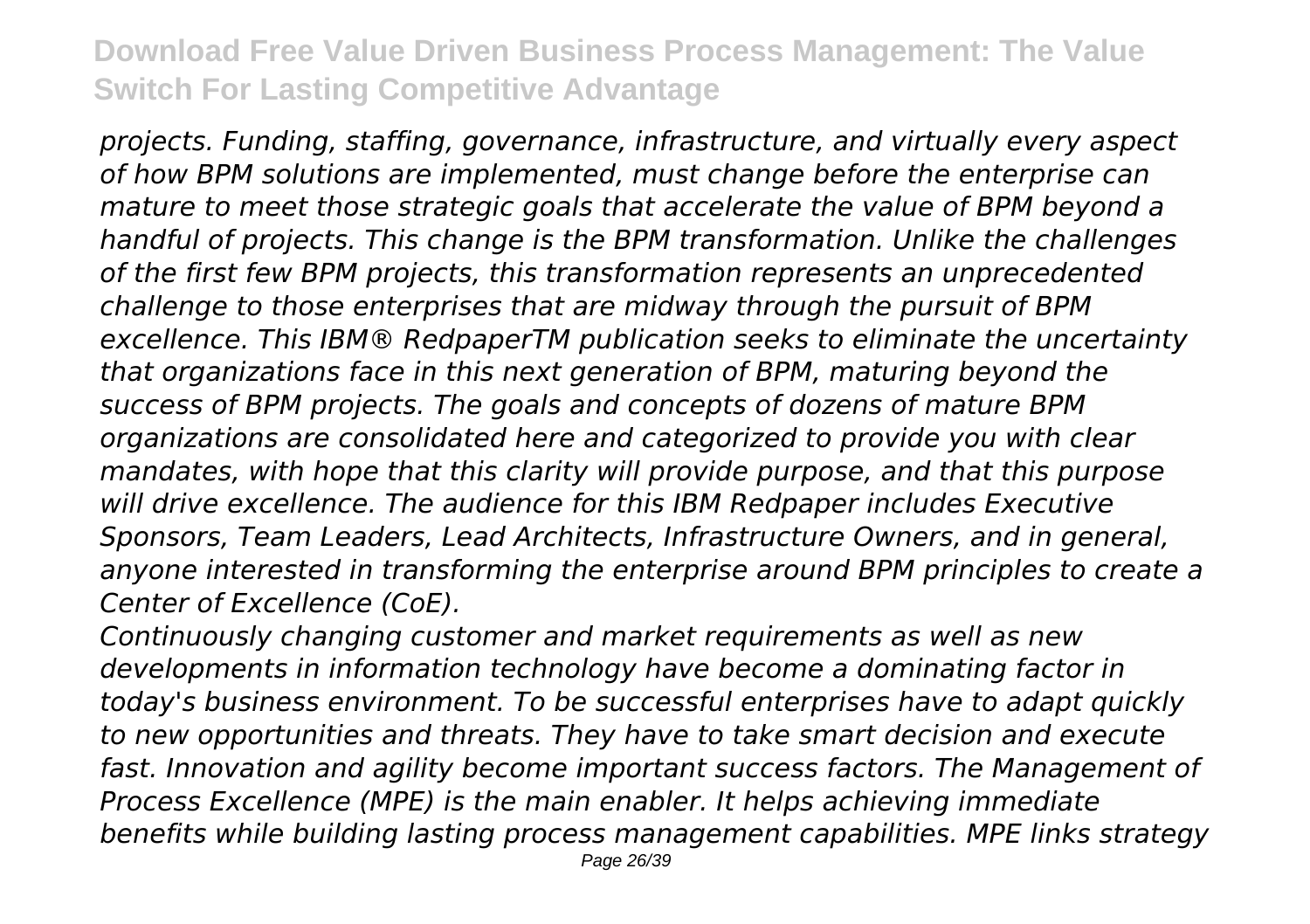*with people and technology based execution. Service Oriented Architectures (SOA), Web 2.0 or "cloud computing" support this approach. The right process governance, including centers of excellence, and knowledge assets in form of reference models increase the delivered value again. The resulting next generation enterprise is ready for long term success. The book discusses how business process management delivers real value in private and public sector organizations around the world. It addresses executives and managers as well as educators and students.*

*Business Process Management Cases*

*A Roadmap to Sustainable Business Process Management*

*Managing Software Process Evolution*

*EDGE*

*Fundamentals of Business Process Management*

*Subject-Oriented Business Process Management*

*Information Systems Engineering in Complex Environments*

*This book presents and discusses the most recent innovations, trends, results, experiences and concerns with regard to information systems. Individual chapters focus on IT for facility management, process management and applications, corporate information systems, design and manufacturing automation. The book includes new findings on software engineering, industrial internet, engineering cloud and advance BPM methods. It presents the latest research on intelligent information*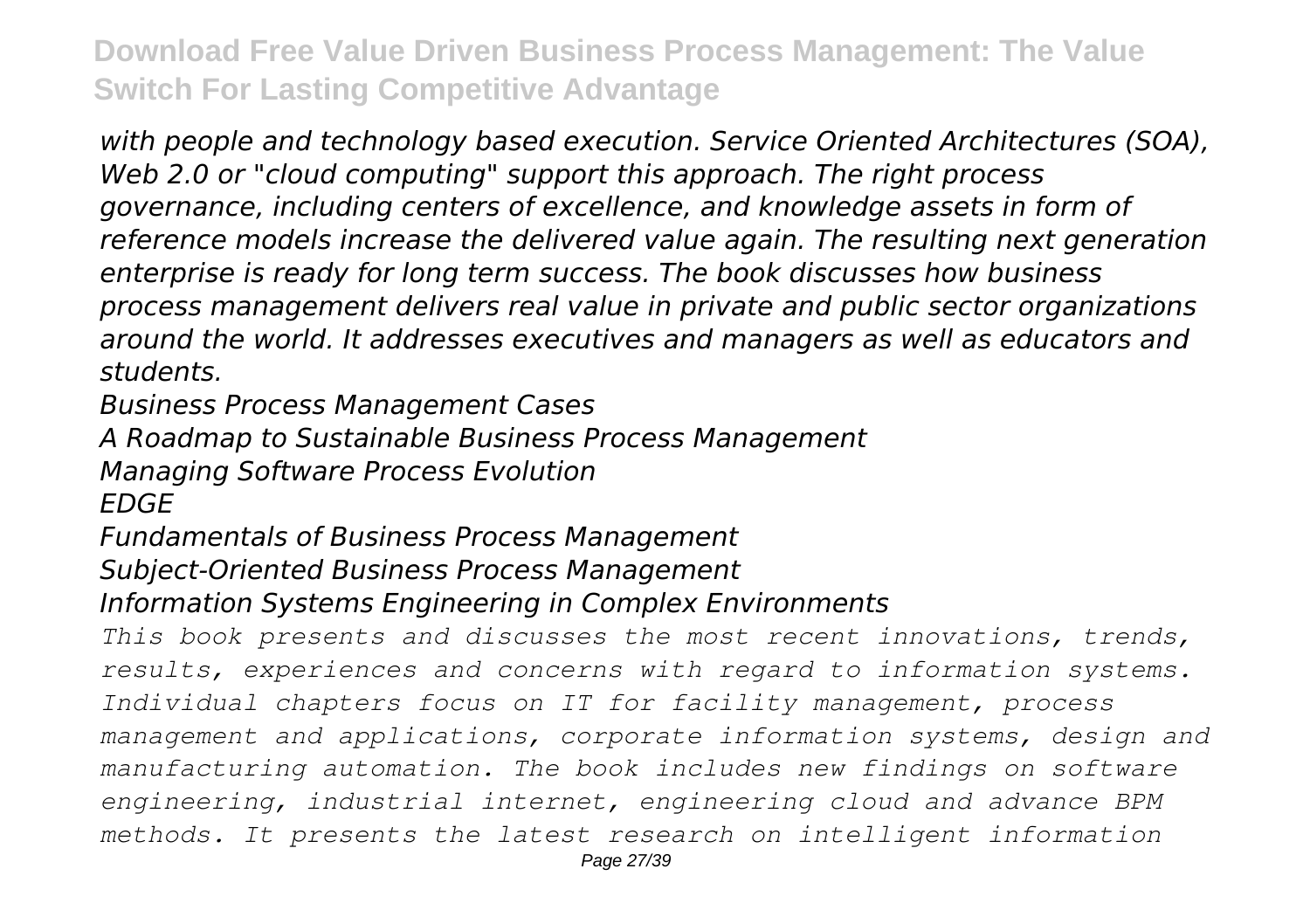*systems, computational intelligence methods in Information Systems and new trends in Business Process Management, making it a valuable resource for both researchers and practitioners looking to expand their information systems expertise.*

*Seize the competitive advantage with BPM at the heart of your strategy Value-Driven Business Process Management provides the rationale and methods for using business Process Management (BPM) to gain clarity on how your business operates and develop the ability to put new ideas into action quickly. You learn how to redirect your focus from a "method-and-tool" view of BPM to a more broadly informed view of BPM as a powerful management approach. Peter Franz, Managing Director for Business Process Management at Accenture, is responsible for the global team that helps clients achieve sustainable shareholder and customer value through scalable, efficient and agile business processes. Dr. Mathias Kirchmer, Accenture's Executive Director for Business Process Management, leads the global BPM-Lifecycle Practice, as well as the program for the development of Accenture's Business Process Reference Models across industries and functional areas. This book constitutes the proceedings of the CAiSE Forum from the 26th International Conference on Advanced Information Systems Engineering, CAiSE 2014, held in Thessaloniki, Greece, June 2014. The CAiSE 2014 Forum was a place to present and discuss new ideas, emerging topics,*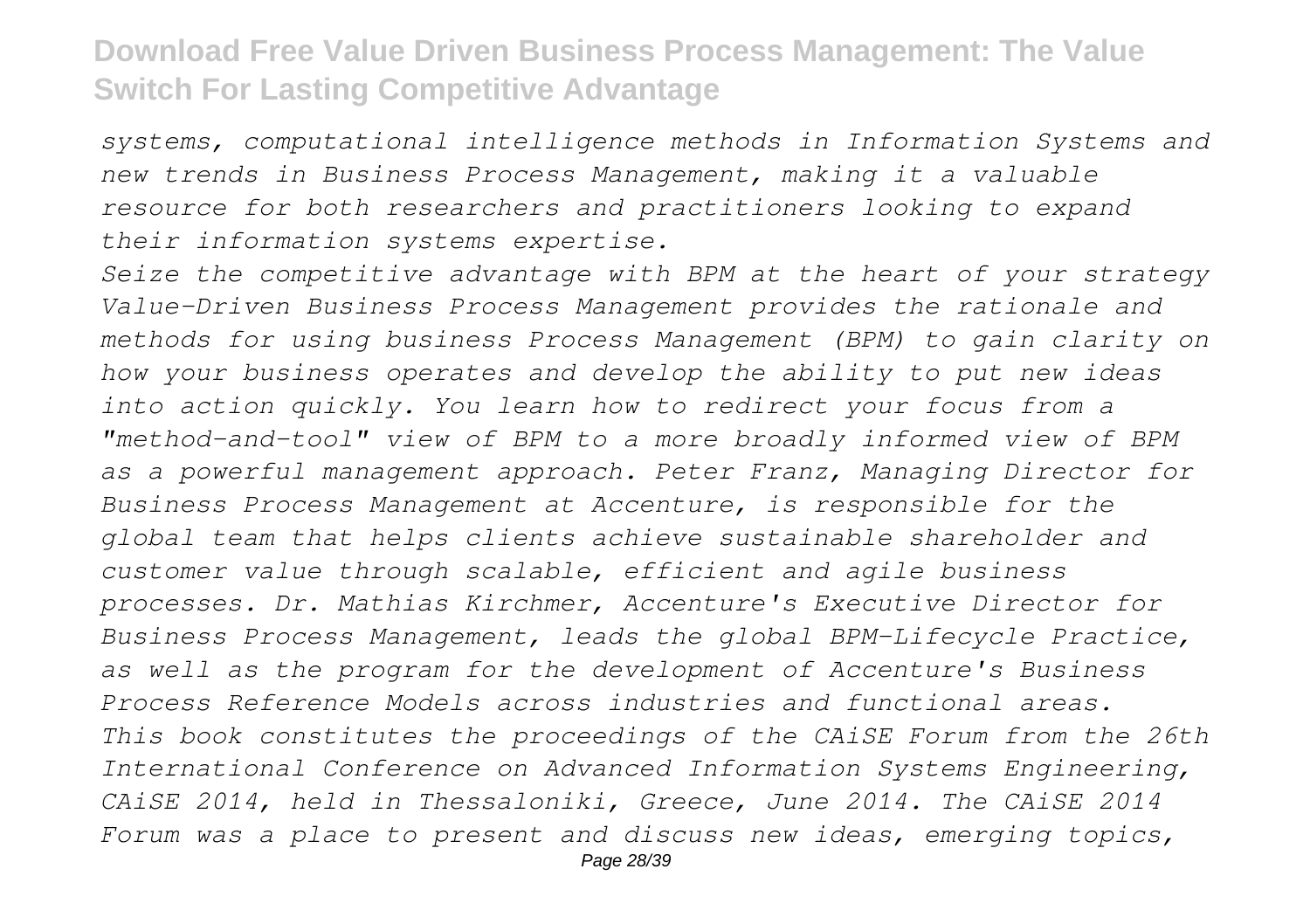*and controversial positions, and to demonstrate innovative tools and systems related to information systems engineering. To this end, three types of submissions were invited: visionary papers presenting innovative research projects at an early stage, demo papers describing novel tools and prototypes; and case studies reporting industrial applications. The 17 papers in this volume were carefully reviewed and selected from 45 submissions and include 12 visionary papers, four demo papers, and one case study. The reworked and extended versions of the original presentations cover topics such as business process management, process mining, enterprise architecture and modeling, model-driven development, and requirements engineering. This book is the first to present a rich selection of over 30 realworld cases of how leading organizations conduct Business Process Management (BPM). The cases stem from a diverse set of industry sectors and countries on different continents, reporting on best practices and lessons learned. The book showcases how BPM can contribute to both exploitation and exploration in a digital world. All cases are presented using a uniform structure in order to provide valuable insights and essential guidance for students and practitioners.*

*Praise for Value-Driven Business Process Management "The book goes well beyond a traditional methods-and-tools perspective to present the*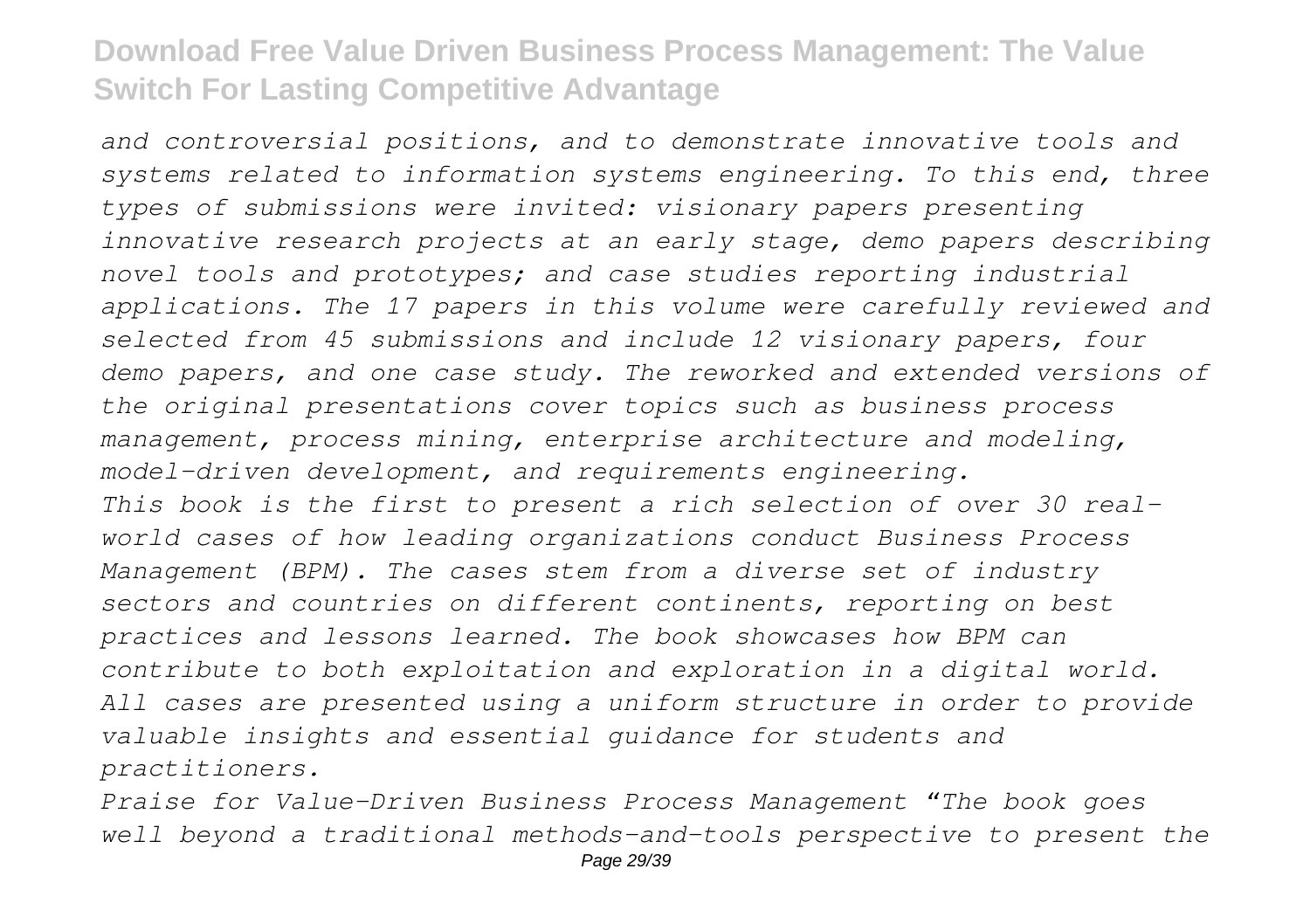*most current, broadly informed view of BPM as a management discipline. . . ." —Paul O'Flaherty, Finance Director, Eskom "Franz and Kirchmer go directly to the heart of the role of BPM in business by focusing on value as the driver, management discipline as the requirement, and translating strategy into execution as the measure of success. . . ." —Richard Maltsbarger, SVP of Strategy & BPM, Lowe's Companies, Inc. "If your CEO has delivered a set of strategic imperatives, you are ready for Value-Driven BPM. This book provides the vision of how to win in the integrated global economy by building a core BPM discipline in your company to simplify the delivery of business strategy. . . ." —Kathleen Donahue, Senior Director of Business Process Management, Pfizer Inc. "Business Process Management (BPM) has to be implemented as a management discipline and linked to the strategic imperatives of an organization in order to achieve the best business impact. Franz and Kirchmer show how this can be achieved. . . . I recommend the book to top executives, BPM practitioners, as well as the academic world." —Professor Dr. Drs. h.c. August-Wilhelm Scheer, BPM Thought Leader and Entrepreneur "Value-Driven Business Process Management is a gamechanging book. . . ." —Larry M. Starr, Ph.D., Executive Director and Academic Chair, Organizational Dynamics Graduate Studies, University of Pennsylvania "Franz and Kirchmer provide a strong foundation for readers in every phase of their BPM life cycle." —Alan Trefler,*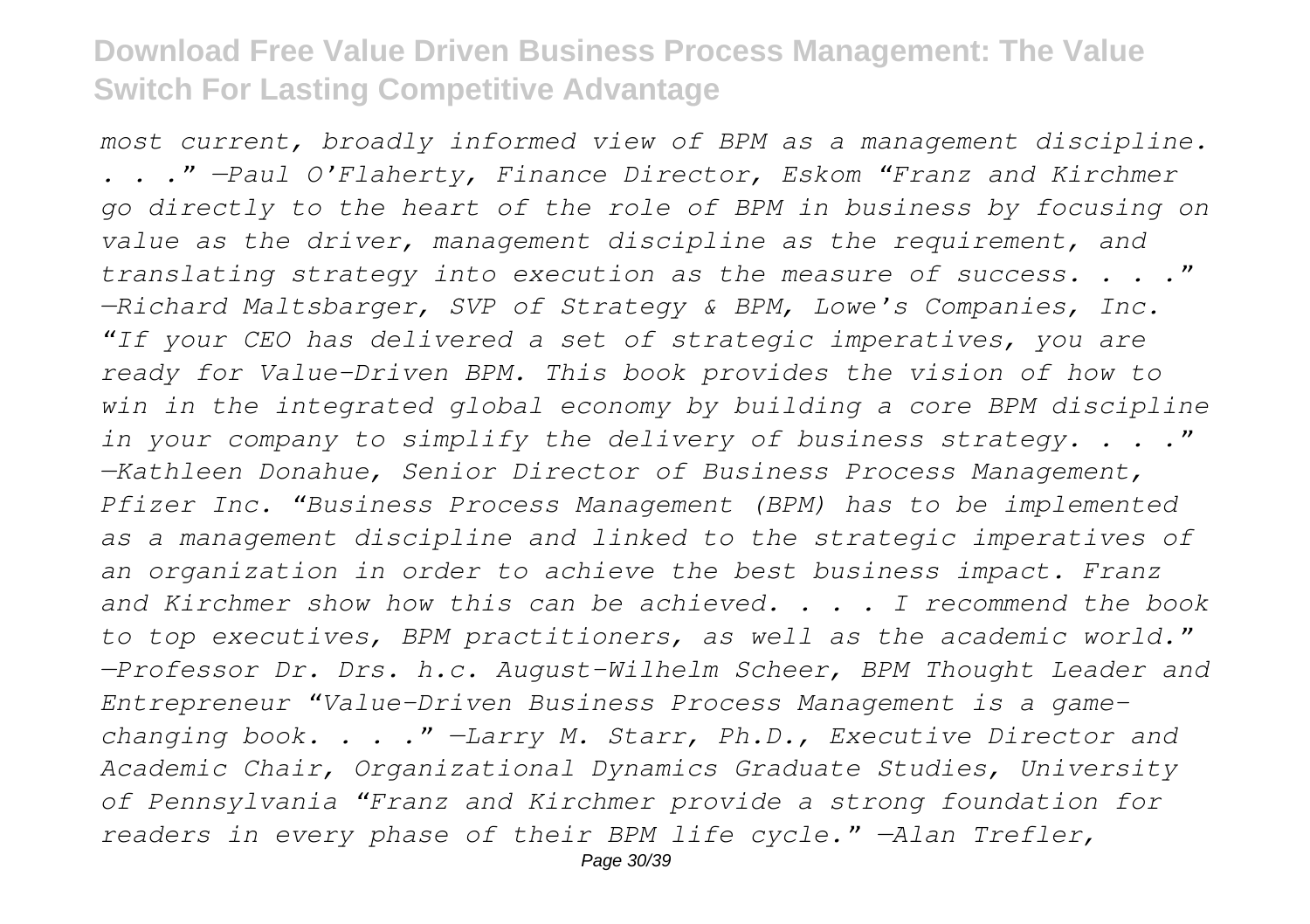*Founder and CEO, Pegasystems Inc. "Value-driven BPM, as defined by Franz and Kirchmer, is an insightful way to use the available methods and tools to get real business impact through process management. It is a fresh approach to quickly move from strategy into execution." —Dr. Wolfram Jost, CTO, Software AG About the Book: Business Process Management (BPM) is a powerful management discipline for driving efficiency and innovation, as well as achieving strategic imperatives. When you develop a business strategy that is supported by a pragmatic application of BPM, your processes become important assets—and business success soon follows. It's called value-driven BPM, and this game-changing guide takes you step by step through the entire process. A team of BPM experts from the global management consulting company Accenture provides some of the key ingredients you need to achieve the highest levels of differentiation and performance. Franz and Kirchmer explain how to launch value-driven BPM in synchronicity with existing BPM efforts, and they reveal common roadblocks along with clear steps for overcoming them. With Value-Driven Business Process Management, you have in your hands a full-suite guide to: Achieving immediate business benefi ts while building lasting BPM capabilities Putting the right team and infrastructure in place to build an organization designed for an outcome and value-based BPM capability Assessing and prioritizing process improvements in alignment with the overall*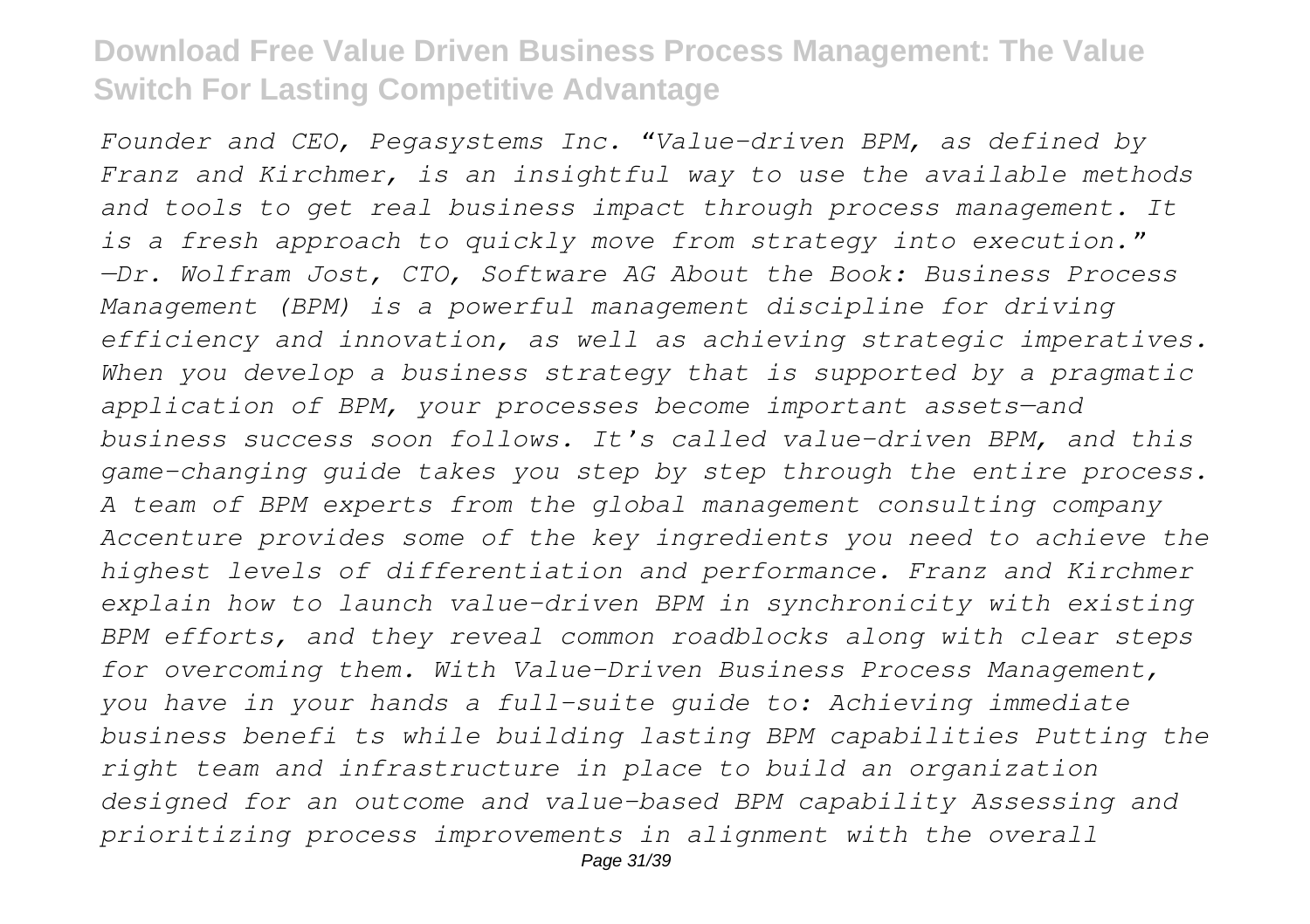*business strategy to meet the most vital needs and deliver the most value The authors include several end-to-end case studies from a range of industries. These deliver valuable insight into successfully linking processes to value. If your goal is to empower every employee at every level to express his or her virtuosity in a way that is aligned with strategy, this book is for you. If you seek to create innovative products and services that meet changing customer requirements, this book is for you. If you want your people and technological capabilities to execute the new paradigm with excellence, and thus realize unprecedented value, this book is for you. If you want to seize the competitive edge now—and maintain it for years to come—Value-Driven Business Process Management is for you. Recent Innovations, Results and Experiences 9th International Conference, BPM 2011, Clermont-Ferrand, France, August 30 - September 2, 2011, Proceedings Towards Continuous Improvement ARIS in Practice Creating a BPM Center of Excellence (CoE) 16th International Conference, BPM 2018, Sydney, NSW, Australia, September 9–14, 2018, Proceedings The Quintessence of Supply Chain Management* Business Process Management (BPM) has become one of the most widely used approaches for the design of Page 32/39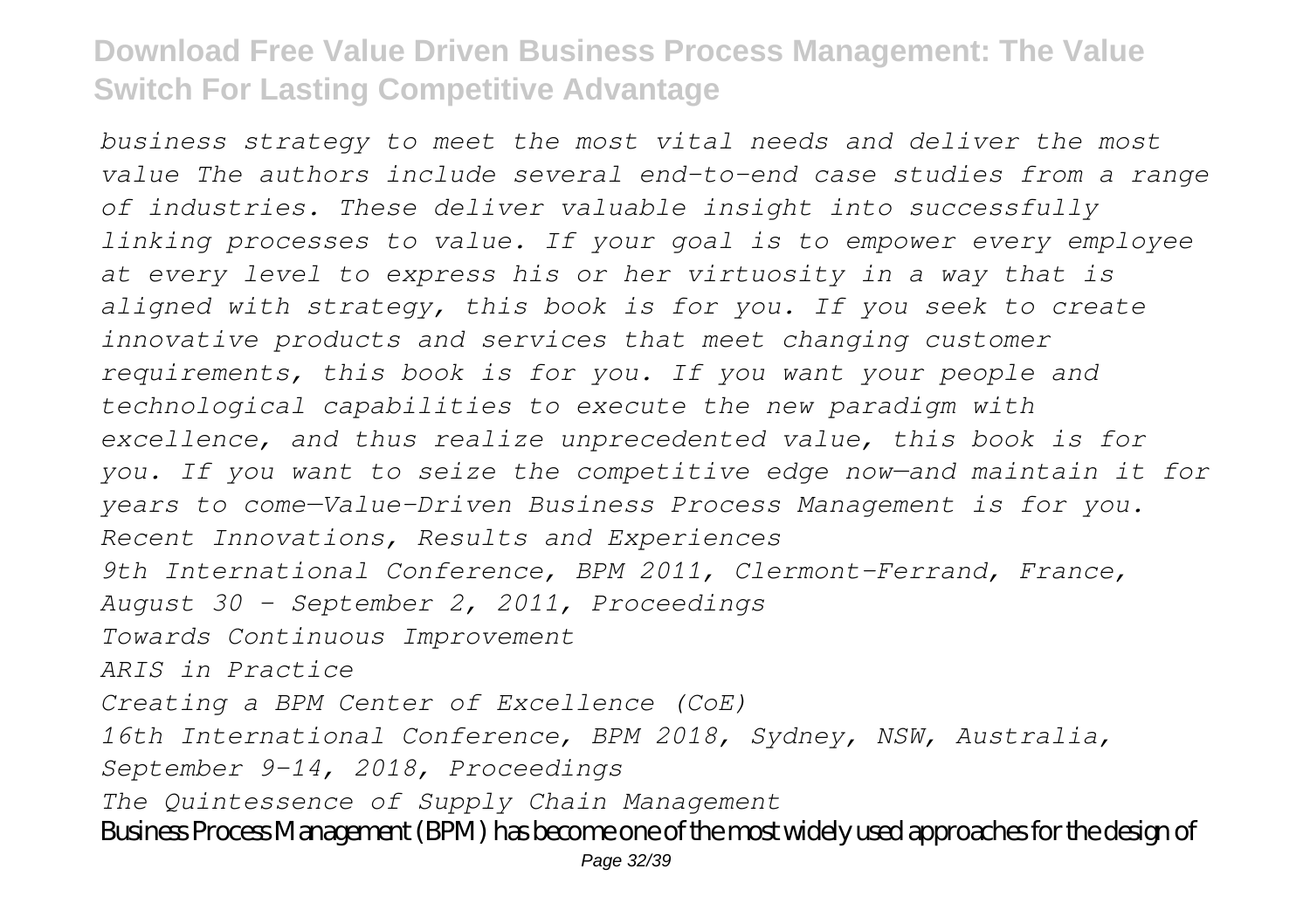modern organizational and information systems. The conscious treatment of business processes as significant corporate assets has facilitated substantial improvements in organizational performance but is also used to ensure the conformance of corporate activities. This Handbook presents in two volumes the contemporary body of knowledge as articulated by the world's leading BPM thought leaders. This second volume focuses on the managerial and organizational challenges of BPM such as strategic and cultural alignment, governance and the education of BPM stakeholders. As such, this book provides concepts and methodologies for the integration of BPM. Each chapter has been contributed by leading international experts. Selected case studies complement their views and lead to a summary of BPM expertise that is unique in its coverage of the most critical success factors of BPM. The second edition of this handbook has been significantly revised and extended. Each chapter has been updated to reflect the most current developments. This includes in particular new technologies such as in-memory data and process management, social media and networks. A further focus of this revised and extended edition is on the actual deployment of the proposed theoretical concepts. This volume includes a number of entire new chapters from some of the world's leading experts in the domain of BPM.

This book deepens the understanding of cultural conditions for implementing organizational and process changes in higher education institutions. Developing the humanistic and critical trend in Lean management research, it aims to define the notion and maturity of a Lean culture in higher education institutions as well as to determine its key dimensions and descriptions in the light of adopted ontological and epistemological assumptions. This book defines the notion of Lean Culture, proposes a model to assess its maturity, determines conditions for its implementation, and presents the tools of the Lean management model in a university. It supplements the issues related to the implementation of the Lean concept by adopting a humanistic approach.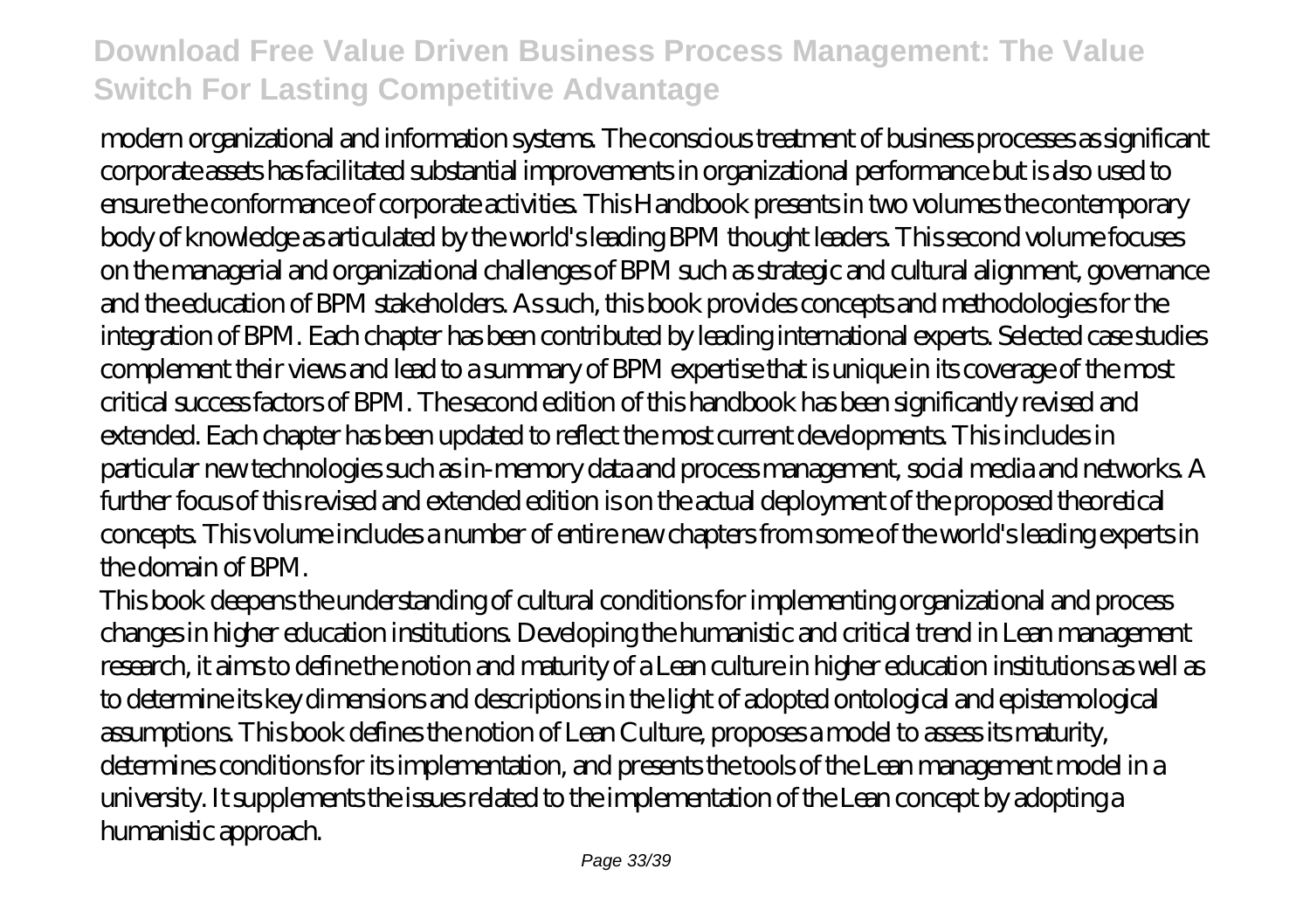Business Process Management (BPM) has become a widely adopted management approach, prompting significant investments by private and public companies since 2000. Since neither the concept of BPM nor the factors leading to successful BPM initiatives are grounded in theory and also lack empirical support, Tahvo Hyötylä inen explores what business value BPM and BPM Systems can cause and how they can bring about improved firm performance. The author's main implication is to show how to enhance the probability of success with BPM and its Systems. His research also adds to the understanding on how to increase customer-centricity - an empirically supported yet less studied direction of BPM. This textbook provides organisational leadership with an understanding of business process management and its benefits to an organisation. It provides a practical framework, complete with a set of tools and techniques, to successfully implement business process management projects. This textbook covers the entire Business Process Management (BPM) lifecycle, from process identification to process monitoring, covering along the way process modelling, analysis, redesign and automation. Concepts, methods and tools from business management, computer science and industrial engineering are blended into one comprehensive and inter-disciplinary approach. The presentation is illustrated using the BPMN industry standard defined by the Object Management Group and widely endorsed by practitioners and vendors worldwide. In addition to explaining the relevant conceptual background, the book provides dozens of examples, more than 230 exercises – many with solutions – and numerous suggestions for further reading. This second edition includes extended and completely revised chapters on process identification, process discovery, qualitative process analysis, process redesign, process automation and process monitoring. A new chapter on BPM as an enterprise capability has been added, which expands the scope of the book to encompass topics such as the strategic alignment and governance of BPM initiatives. The textbook is the result of many years of combined teaching experience of the authors, both at the undergraduate and graduate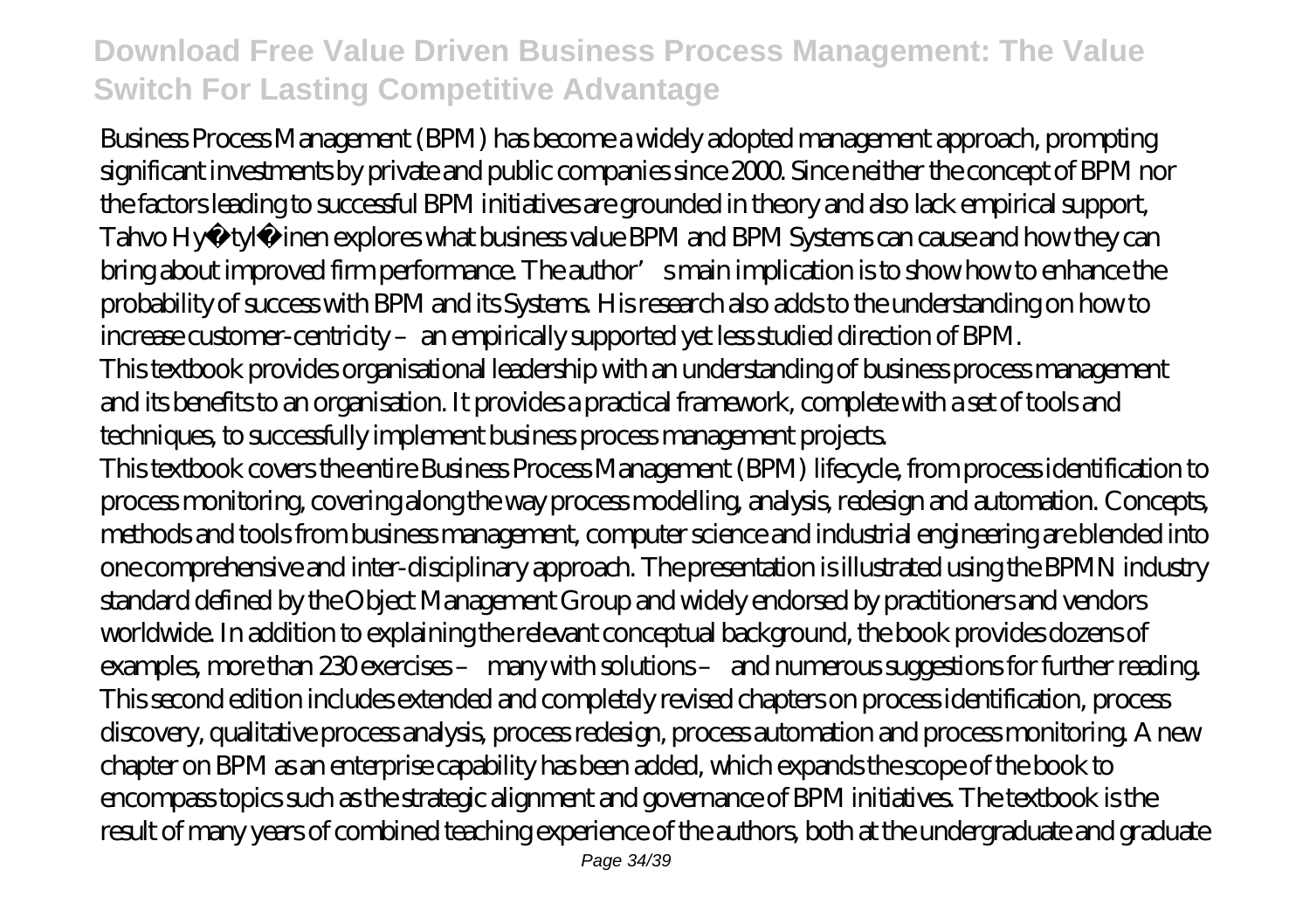levels as well as in the context of professional training. Students and professionals from both business management and computer science will benefit from the step-by-step style of the textbook and its focus on fundamental concepts and proven methods. Lecturers will appreciate the class-tested format and the additional teaching material available on the accompanying website. Steps to Improved Firm Performance with Business Process Management How to Change the World, Make Money, and Have Fun Adding Business Value with Business Process Management and its Systems Agile Analytics Business Process Excellence IT Strategies for Business Alignment and Value Creation 8th International Conference, BPM 2010, Hoboken, NJ, USA, September 13-16, 2010, Proceedings Business Process Management, a huge bestseller, has helped thousands of leaders and BPM practitioners successfully implement BPM projects, enabling them to add measurable value to their organizations. The book's runaway success can be attributed partly to its overview of all major useful frameworks (such as LEAN and Six Sigma) without over-investment in one over another, and a unique emphasis on BPM's interrelationship with organizational management, culture and leadership—BPM is about people as much as processes. Its common-sense approach teaches how BPM must be well-integrated across an entire business if it's to be successful: augmented and aligned with other management disciplines. This highly anticipated third edition brings Jeston and Nelis' practicable frameworks and solutions up-to-date with the latest

developments in BPM, including the application of the frameworks to value-driven BPM. This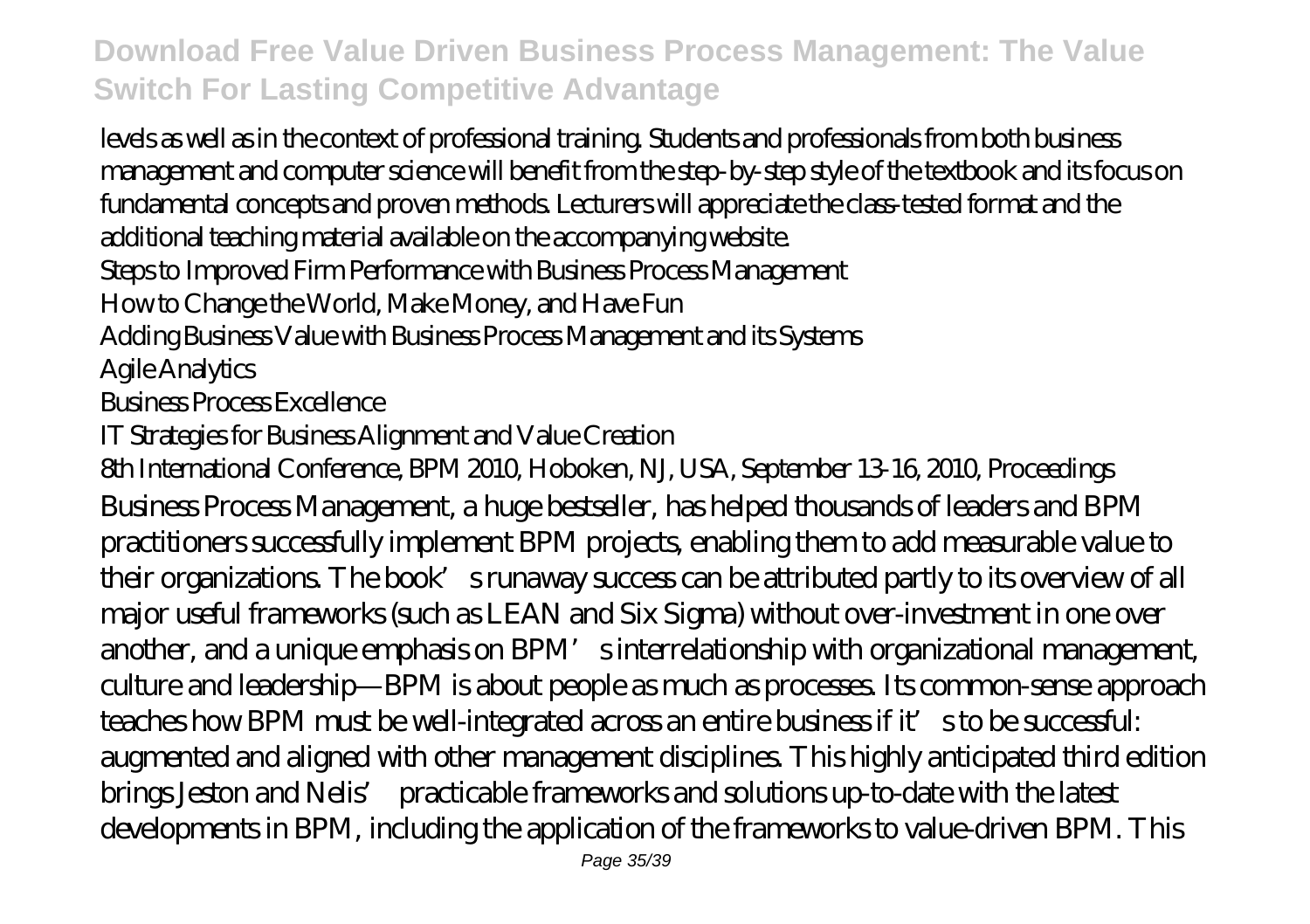thoroughly revised and updated new edition includes: • Enhanced pedagogy to help students learn and tutors use the book for their classes: now includes learning outcomes, chapter topics, learning objectives, highlighted key points, chapter summaries, critical discussion points and selftest questions • New and revised case studies throughout • New chapters on questions that have become more crucial since the second edition's publication: How should we start—topdown or bottom-up? Should we be customercentric? How does BPM link to today's most pertinent management and technology issues? What are the critical success factors? • Due to popular demand, a new and expanded section on IT in BPM • A brand new companion website including slides and assignment answers!

This book constitutes the refereed proceedings of the 9th International Conference on Business Process Management, BPM 2011, held in Clermont-Ferrand, France, in August/September 2011. The volume contains 22 revised full research papers carefully reviewed and selected from 157 submissions, as well as 5 industrial track papers and abstracts of three invited talkes. The papers address innovative research of highest quality from computer science, management information science, service-oriented computing, and technology management.

"This book provides a comprehensive collection of research and analysis on the principles of service, knowledge and organizational capabilities, clarifying IT strategy procedures and management practices and how they are used to shape a firm's knowledge resources"--Provided by publisher.

The BPM Conference series has established itself as the premier forum for -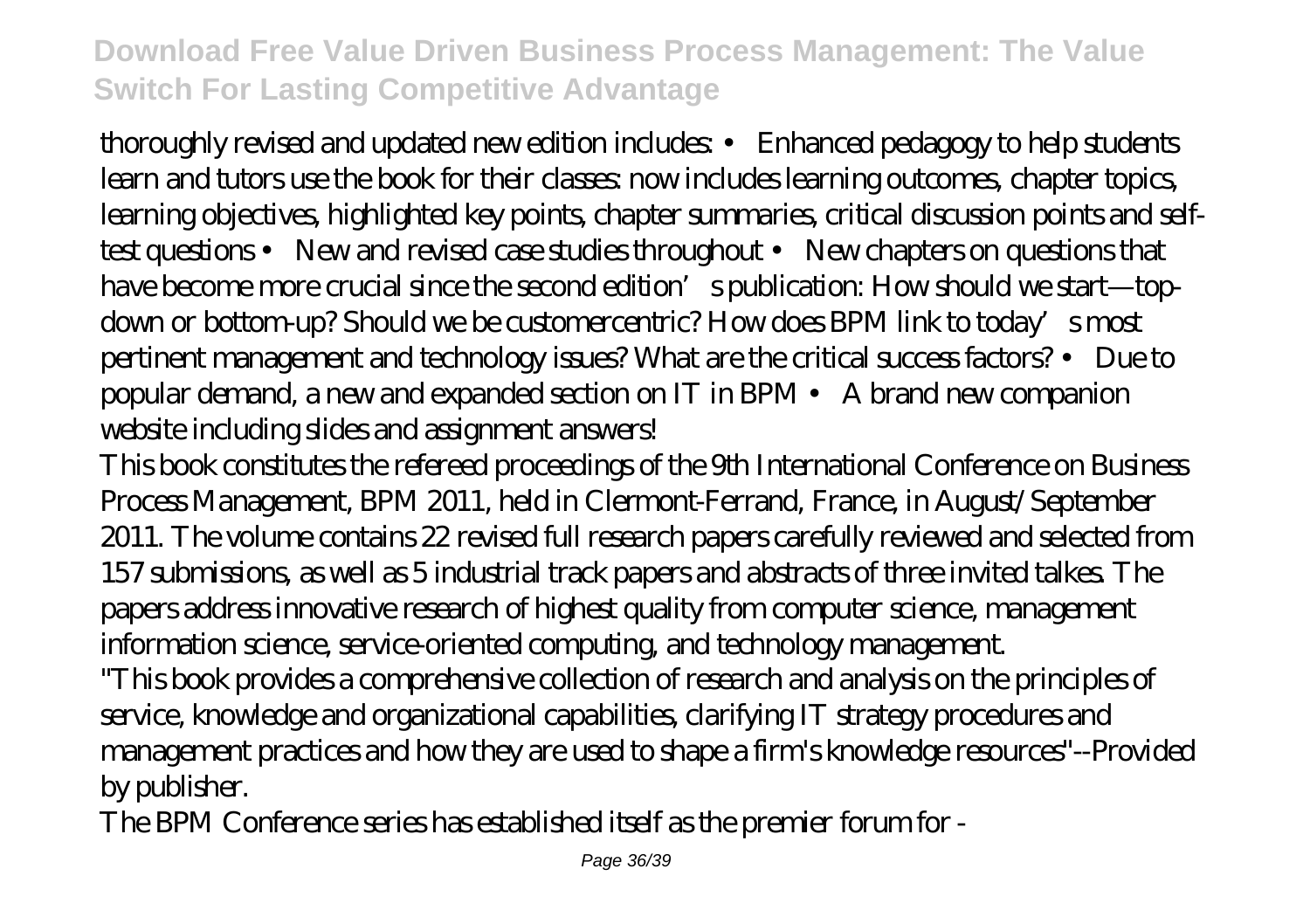searchersintheareaofbusinessprocessmanagementandprocess-awareinfor- tion systems. It has a record of attracting contributions of innovative research of the highest quality related to all aspects of business process management, including theory, frameworks, methods, techniques, architectures, systems, and empirical ?ndings. BPM 2010 was the 8th conference of the series. It took place September 14- 16, 2010 on the campus of Stevens Institute of Technology in Hoboken, New Jersey, USA—with a great view of Manhattan, New York. This volume c- tains 21 contributed research papers that were selected from 151 submissions. The thorough reviewing process (each paper was reviewed by three to ?ve P- gram Committee members followed in most cases by in-depth discussions) was extremely competitive with an acceptance rate of 14%. In addition to the c- tributed papers, these proceedings contain three short papers about the invited keynote talks. In conjunction with the main conference, nine international workshops took place the day before the conference. These workshops fostered the exchange of fresh ideas and experiences between active BPM researchers, and stimulated discussions on new and emerging issues in line with the conference topics. The proceedings with the papers of all workshops will be published in a separate volume of Springer's Lecture Notes in Business Information Processing series. Beyond that, the conference also included a doctoral consortium, an industry program, ?reside chats, tutorials, panels, and demonstrations. This book constitutes the thoroughly refereed post-proceedings of the Second International Conference on Subject-Oriented Business Process Management, S-BPM ONE 2010, held in Karlsruhe, Germany in October 2010. The 10 revised full papers presented together with one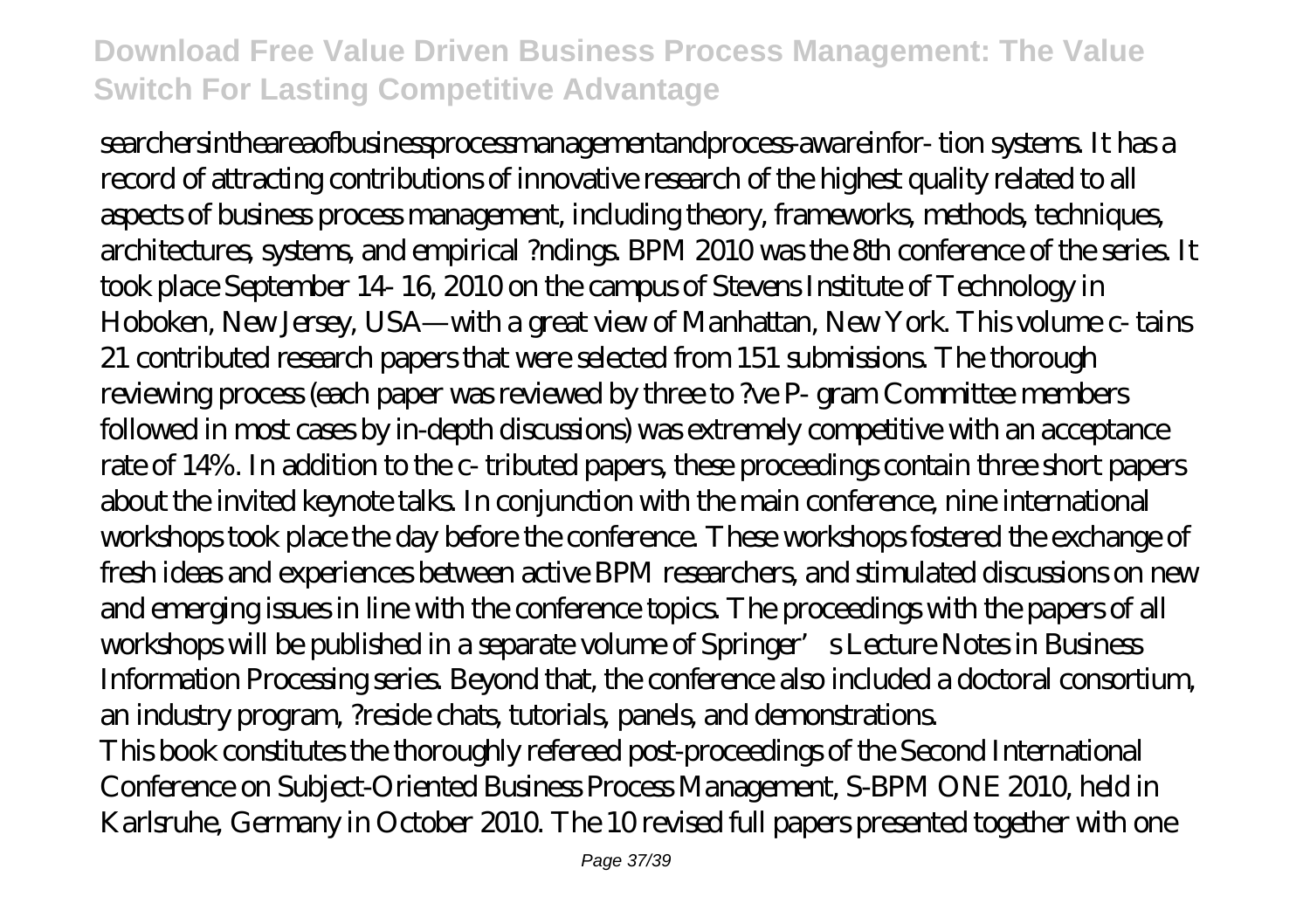invited keynote paper and three panel statements were carefully reviewed and selected from initially 17 submissions. The papers present innovative cross-disciplinary ideas, concepts, methods, tools and results in foundational and applied research as well as studies on the realization of such innovations in the real world - all based on the promising new paradigm of subject-oriented business process management.

Management by Process

Second Asia Pacific Conference, AP-BPM 2014, Brisbane, QLD, Australia, July 3-4, 2014, **Proceedings** 

The Complete Business Process Handbook

From Strategy to Execution with Business Process Management

CAiSE Forum 2014, Thessaloniki, Greece, June 16-20, 2014, Selected Extended Papers A Value-driven Approach to Business Intelligence and Data Warehousing Handbook on Business Process Management 1

*This book constitutes the thoroughly refereed proceedings of the 6th International Conference on Subject-Oriented Business Process Management, S-BPM ONE 2014, held in Eichstätt, Germany, in April 2014. The 14 application-oriented papers selected during the peer review process and included in this volume deal with a variety of topics ranging from model elicitation over strategic alignment to the application of S-BPM in different domains like software effort estimation, production planning and education.* S-BPM ONE - Application Studies and Work in Progress